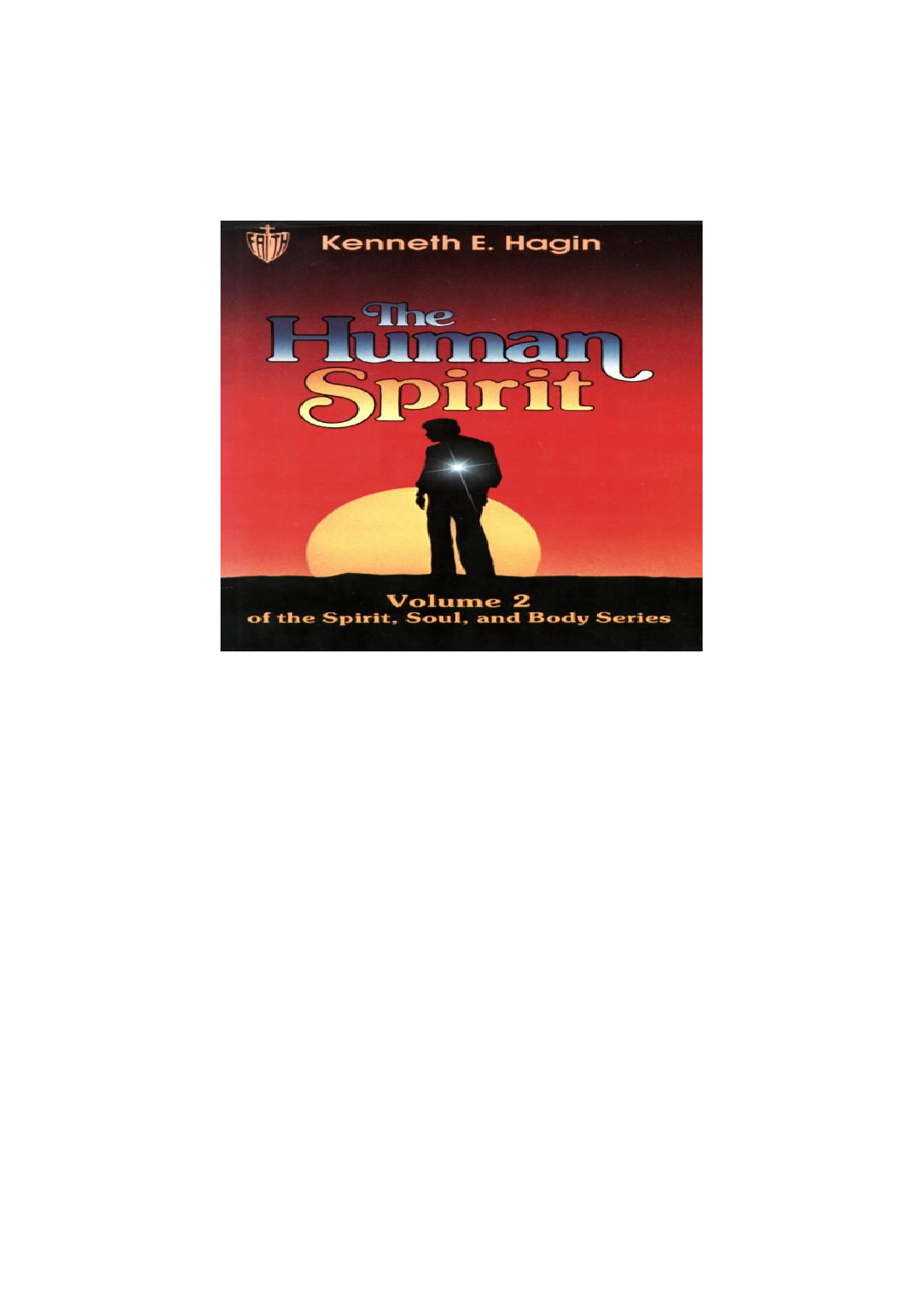## **Volume 2 of the Spirit, Soul, and Body Series**

By Kenneth E. Hagin

# *Contents*

- 1 How To Develop Your Spirit Nature
- 2 Meditate in the Word of God
- 3 Practice the Word of God
- 4 Give First Place to the Word of God
- 5 Obey the Voice of Your Spirit

# **The Spirit, Soul, and Body Series:**

Volume 1— *Man on Three Dimensions*

Volume 2— *The Human Spirit*

#### *Chapter 1*

## *How To Develop Your Spirit Nature*

Science has spent millions of dollars to develop the physical *body* of man. Additional millions have been spent developing man's intellectual processes, which are a part of his *soul.* But we know so little and have done so little about developing the spirit of man.

However, man's spirit can be educated and improved just as his mind can be educated and improved. The spirit can be trained and built up just as the body can be built up. How? Through the study of God's Word.

We cannot understand spiritual things with our natural minds. Our minds must be changed—renewed by God's power—for us to fully understand the Word of God.

The Apostle Paul said, *"But the natural man receiveth not* [does not understand] *the things of the Spirit of God: for they are foolishness unto him: neither can he know them, because they are spiritually discerned* [understood]" (1 Cor. 2:14).

The Word of God was given by the Spirit of God, because "... *holy men of God spake as they were moved by the Holy Ghost" (2* Peter 1:21). This is why the natural mind cannot understand God's Word. The Bible can only be understood with the heart. We must get the revelation of it in our spirit.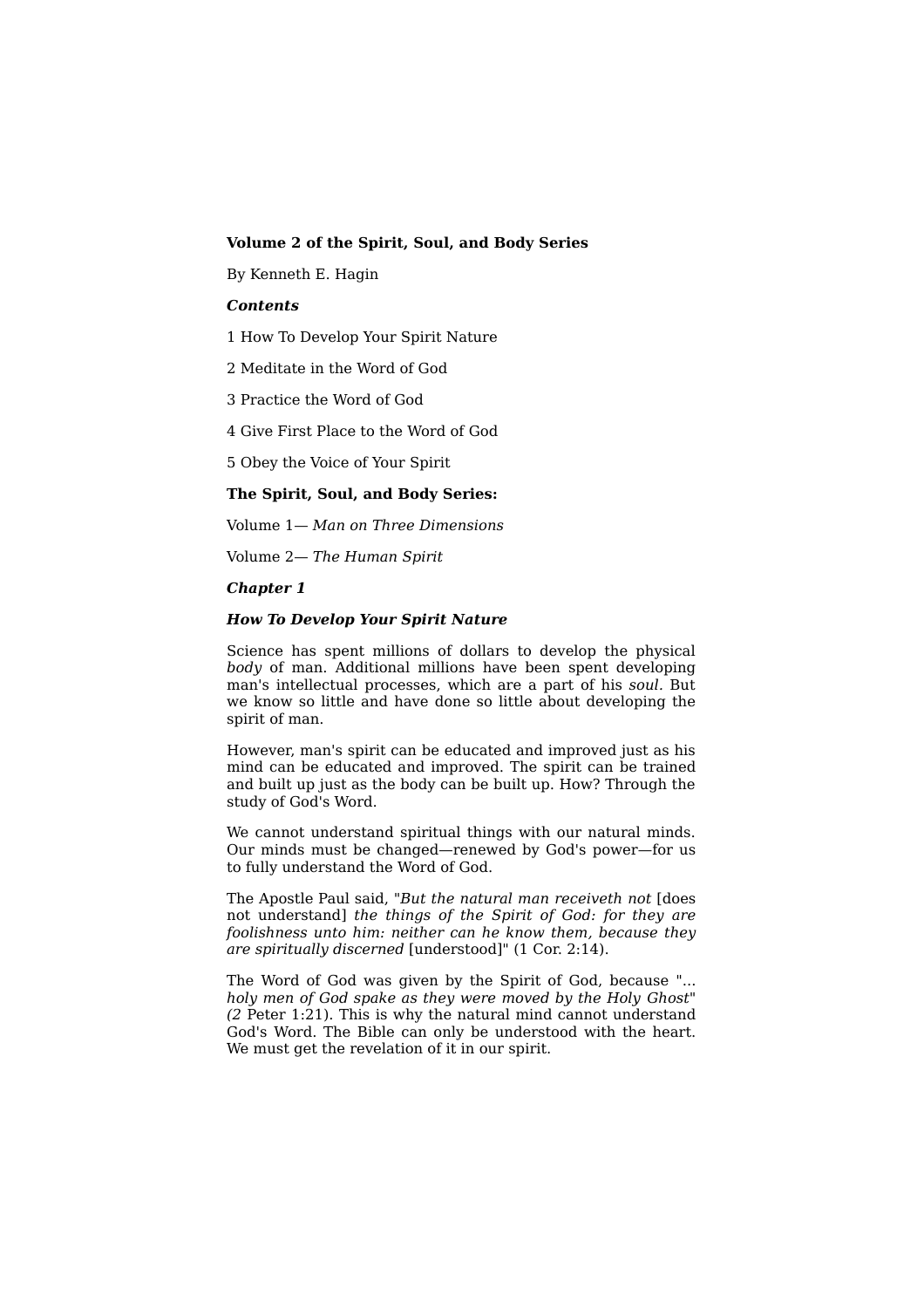Once a man is born again and becomes a child of God, he can understand the Bible and can learn spiritual things. As Paul said, he has become a new creature in Christ Jesus: *"Therefore if any man be in Christ, he is a new creature: old things are passed away; behold, all things are become new"* (2 Cor. 5:17).

This process of training the spirit—of building it up in spiritual things—is a daily task: "... *though our outward man perish, yet the inward man is renewed day by day"* (2 Cor. 4:16).

In our previous volume on this subject, we established the *The Human Spirit*

fact that the "inward man" is the real man, the real you. When the body dies, the inward man still lives. Paul, writing to the Philippians, said, *"For to me to live is Christ, and to die is gain"* (Phil. 1:21).

This does away with the theory that when a man is dead that is the end of him; he is dead just as a dog is dead. There certainly wouldn't be any *gain* to dying if man perishes and death is the end of everything.

It does away with the theory of "soul sleep," which holds that when a person dies he just floats around like a cloud in the sky. There would be no *gain* in that.

It also does away with the theory of reincarnation, which teaches that after death a person can be born again into the world as a cow, a fly, a horse, a cat, etc. This could not be true, because there would be no *gain* in coming back as some lower form of animal life. We need to stay with God's Word and not get off into foolish theories.

Why did Paul say that to die is gain? It surely is no gain to those of us who have lost loved ones, but it is gain for them. Paul went on to say, *"For I am in a strait betwixt two, having a desire to depart, and to be with Christ; which is far better: Nevertheless to abide in the flesh is more needful for you"* (Phil. 1:23,24). The reason Paul said it was gain to die was because he would be with Christ!

Some people think that eternal life is the life they will have when they get to heaven. Eternal life, however, is something we have right now! Eternal life is the life of God. It is the God-kind of life.

Eternal life is the nature of God, which comes into our spirit to recreate us and make us a new creature; to change our nature.

Then we have within us the nature of God, which is love: *"By this shall all men know that ye are my disciples, if ye have love*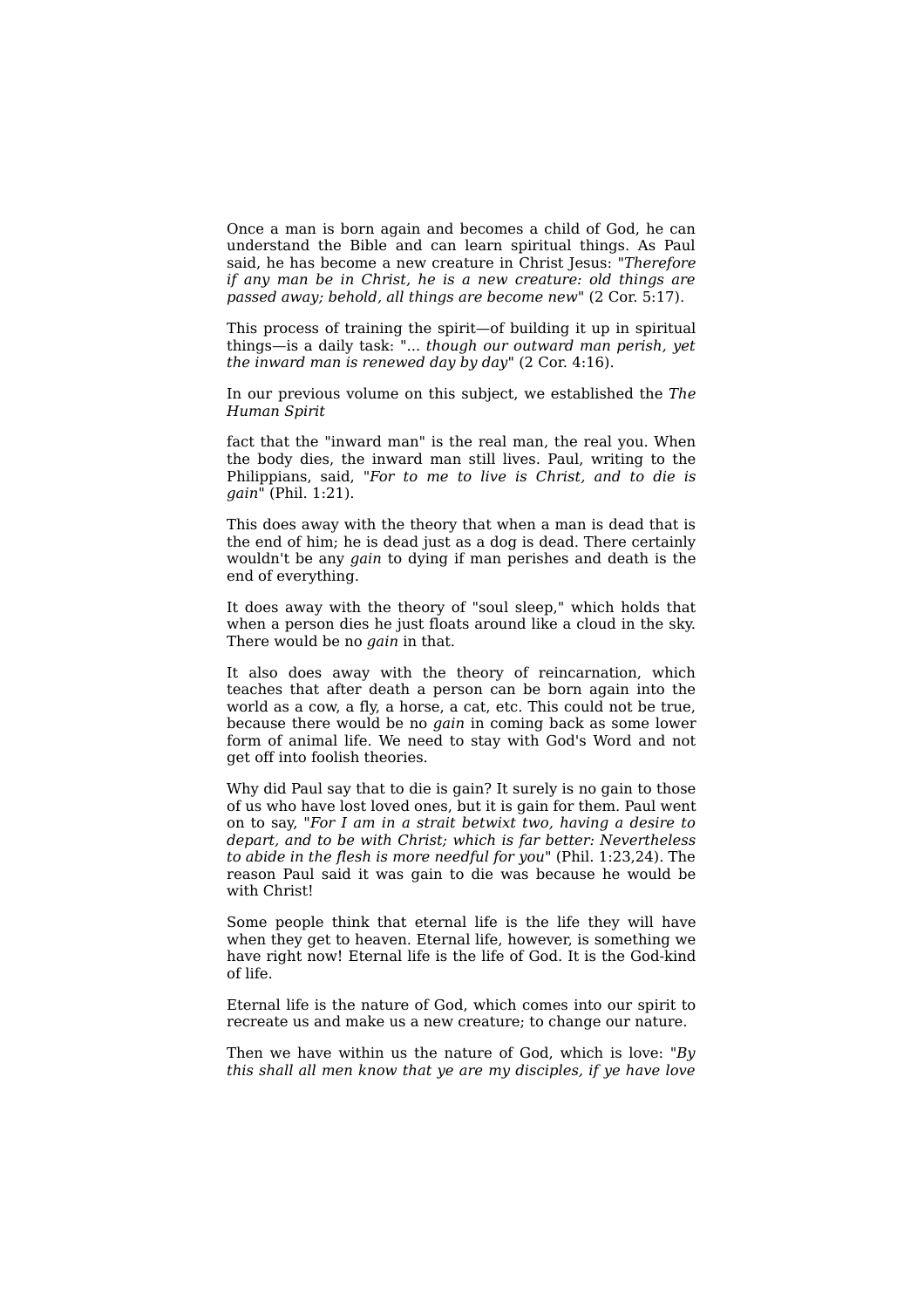*one to another"* (John 13:35).

When we have been born again and have the nature of God abiding within us, we can develop our spirit to higher levels of worship and service to God.

Before going further, let us review what we learned in the previous volume on the subject of the threefold nature of man, which is spirit, soul, and body.

Briefly, man's threefold nature is this: (1) spirit—the part of man which deals with the spiritual realm; (2) soul—the part of man which deals with the mental realm: his reasoning and intellectual powers; (3) body—the part of man which deals with the physical realm.

First, it is necessary to differentiate between the three. Paul made a distinction between them in First Thessalonians 5:23: "...

*I pray God your whole SPIRIT and SOUL and BODY be preserved blameless unto the coming of our Lord Jesus Christ.* "

Some have mistakenly thought that man's spirit and soul are the same thing. However, the Bible says, *"For the word of God is quick, and powerful, and sharper than any twoedged sword, piercing even to the dividing asunder of SOUL and SPIRIT..* .."

(Heb. 4:12). If the spirit and the soul were one and the same, they could not be divided.

Many find it difficult to differentiate between the spirit and the soul. It is easier to differentiate between the body and the other two dimensions of man than it is to distinguish between the spirit and the soul. The only authority you can go to to understand the difference is the Word of God; primarily the New Testament. The Old Testament was translated from the Hebrew, and one word has been translated as twelve different things, including: spirit, wind, whirlwind, blast, mildew, breath, etc.

I once picked up a book distributed by one of the false cults.

On the cover it said that when a man is dead, he is dead like a dog. As I read through the book, I found their argument was that the Old Testament speaks of the soul of animals, yet Christianity speaks of a soul that will live forever.

Both statements are correct, but they require an explanation.

It is true that in the original Hebrew the Bible does speak of the souls of animals. Animals do have souls, because they have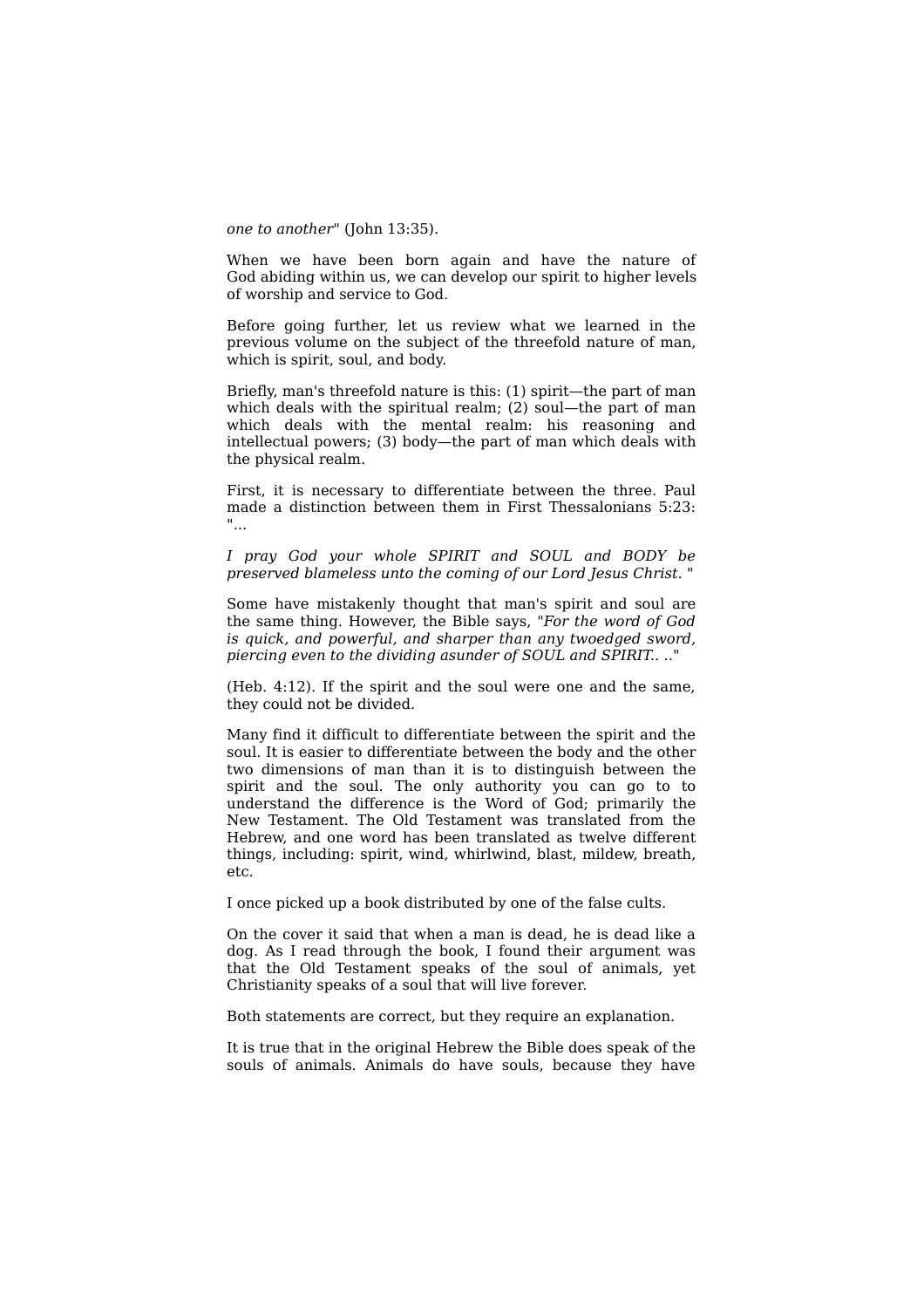limited reasoning faculties, and these faculties are of the soul.

Animals also display affection, and this, too, is part of the soul.

When the spirit of an animal is mentioned in the Old Testament, as in Ecclesiastes 3:21, the breath of an animal is meant. Animals are not spirits; they are merely soul and body.

When animals die, that is the end.

Man, however, is a spirit. He has a threefold nature: He is a *spirit;* he possesses a *soul;* and he lives in a *body.* Death is not the end for man, because he is an eternal spirit.

The book from the false cult also claimed that the *spirit* and the *breath* of man are the same thing. If this were true, when Paul said, *"For God is my witness, whom I serve with my spirit.* ..." (Rom. 1:9), he was saying, "I serve God with my breath."

And when he said, "... *if I pray in an unknown tongue, my spirit prayeth"* (1 Cor. 14:14), he was saying, "I pray with my breath." This doesn't make much sense, does it?

Again Paul said, *"But ye are come unto mount Sion, and unto the city of the living God ... to God the Judge of all, and to the spirits of just men made perfect"* (Heb. 12:22,23). If "spirit" means "breath," then what Paul actually said was, "We are come unto the breath of just men made perfect."

This would mean that Jesus died to make our breaths perfect! This sounds ridiculous, but if we assume the two words mean the same thing, this is the logical pattern we would have to follow.

Sometimes we hear a preacher announce that "souls" were saved. However, it is not the *soul* of man that is saved at that moment; it is the *spirit* of man that is born again.

James discusses the soul in his epistle, which was not written to sinners, but to believers. Over and over again James says, "My beloved brethren...."

### **JAMES 1:21-25**

**21 Wherefore lay apart all filthiness and superfluity of naughtiness, and receive with meekness the engrafted word, which is able to save your souls. [Did James mean to say "which is able to save your spirits"? No, he meant just what he said.]**

**22 But be ye doers of the word, and not hearers only, deceiving your own selves.**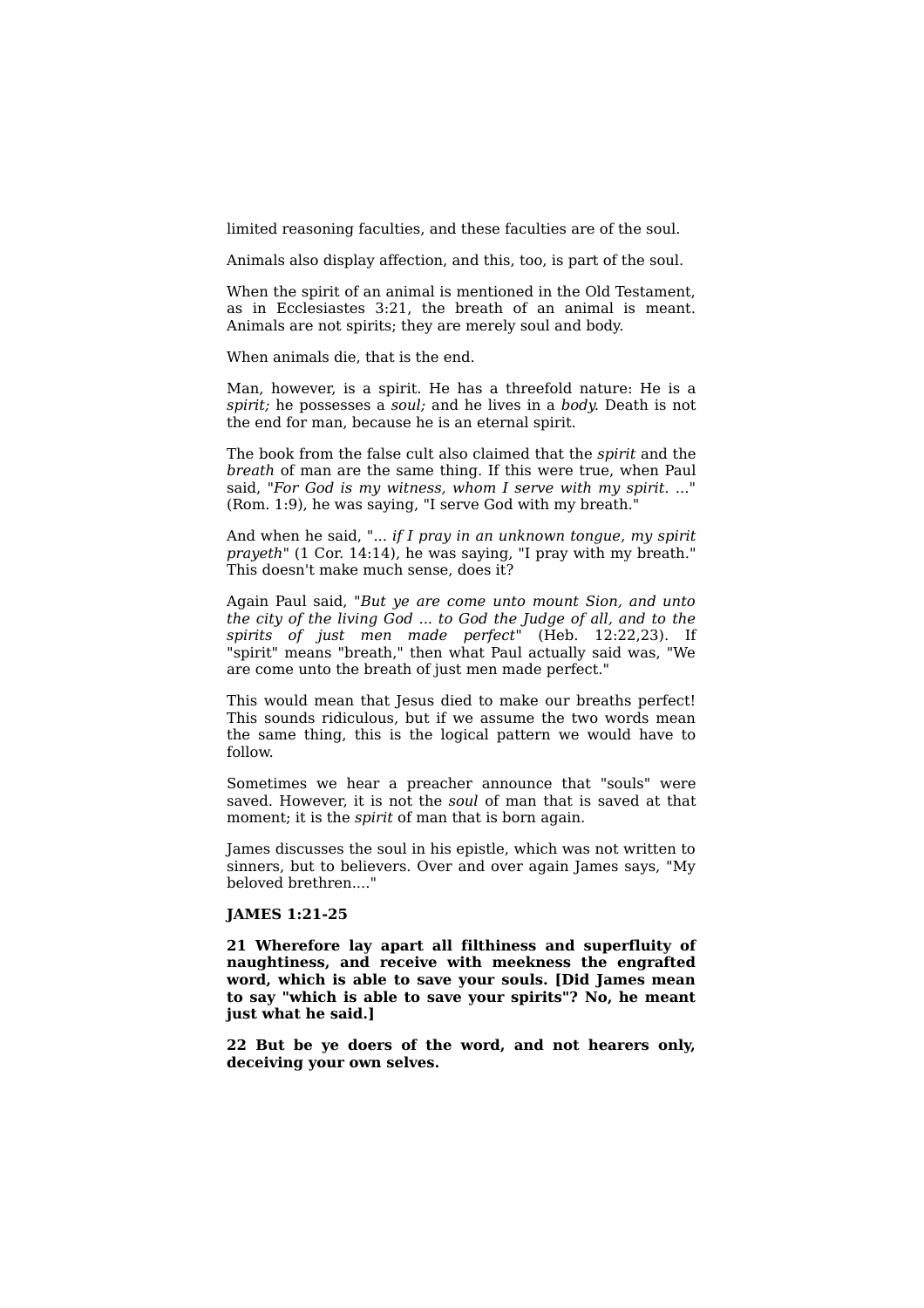**23 For if any be a hearer of the word, and not a doer, he is like unto a man beholding his natural face in a glass:**

**24 For he beholdeth himself, and goeth his way, and straightway forgetteth what manner of man he was.**

**25 But whoso looketh into the perfect law of liberty, and continueth therein, he being not a forgetful hearer, but a doer of the work, this man shall be blessed in his deed.**

James was telling believers if they want to get their soul (mind) saved, they must be a doer of the Word, not just a hearer only.

Paul, also writing to believers, said, *"I beseech you therefore, brethren, by the mercies of God, that ye present your bodies a living sacrifice, holy, acceptable unto God, which is your reasonable service. And be not conformed to this world: but be ye transformed by the RENEWING of your MIND, that ye may prove what is that good, and acceptable, and perfect, will of God"* (Rom. 12:1,2).

Paul was saying what James said. Paul said to be "transformed by the renewing of your mind," and James said to "receive with meekness the engrafted word, which is able to save your souls." Both apostles were talking about renewing, restoring, and saving the mind, or soul.

We also see this in the 23rd Psalm: *"He restoreth my soul"* (v. 3). This doesn't say, "He restores my *spirit."*

When something is restored, we take what is already there and redo it. The Hebrew word translated "restore" means identically the same thing as the Greek word for "renew." Today we use the words "restore" and "renew" interchangeably. For example, an old piece of furniture can be renewed or restored. It is saved by renewing or restoring it.

This is what James was saying: As believers who have become new creatures in Christ Jesus, we are spiritually saved, and we have received eternal life. We should then receive the engrafted Word, which will renew, restore, and save our mind, or soul. This is something believers must do for themselves.

How? Through the Word.

Why is it so essential that the mind be renewed?

Even if your spirit is born again and has the Holy Spirit abiding within, if your mind isn't renewed (or as James said, the soul saved) with the Word, then the *mind* (which has been educated through the body and the physical senses) will side in with the *body* against your *spirit* to keep you a baby Christian.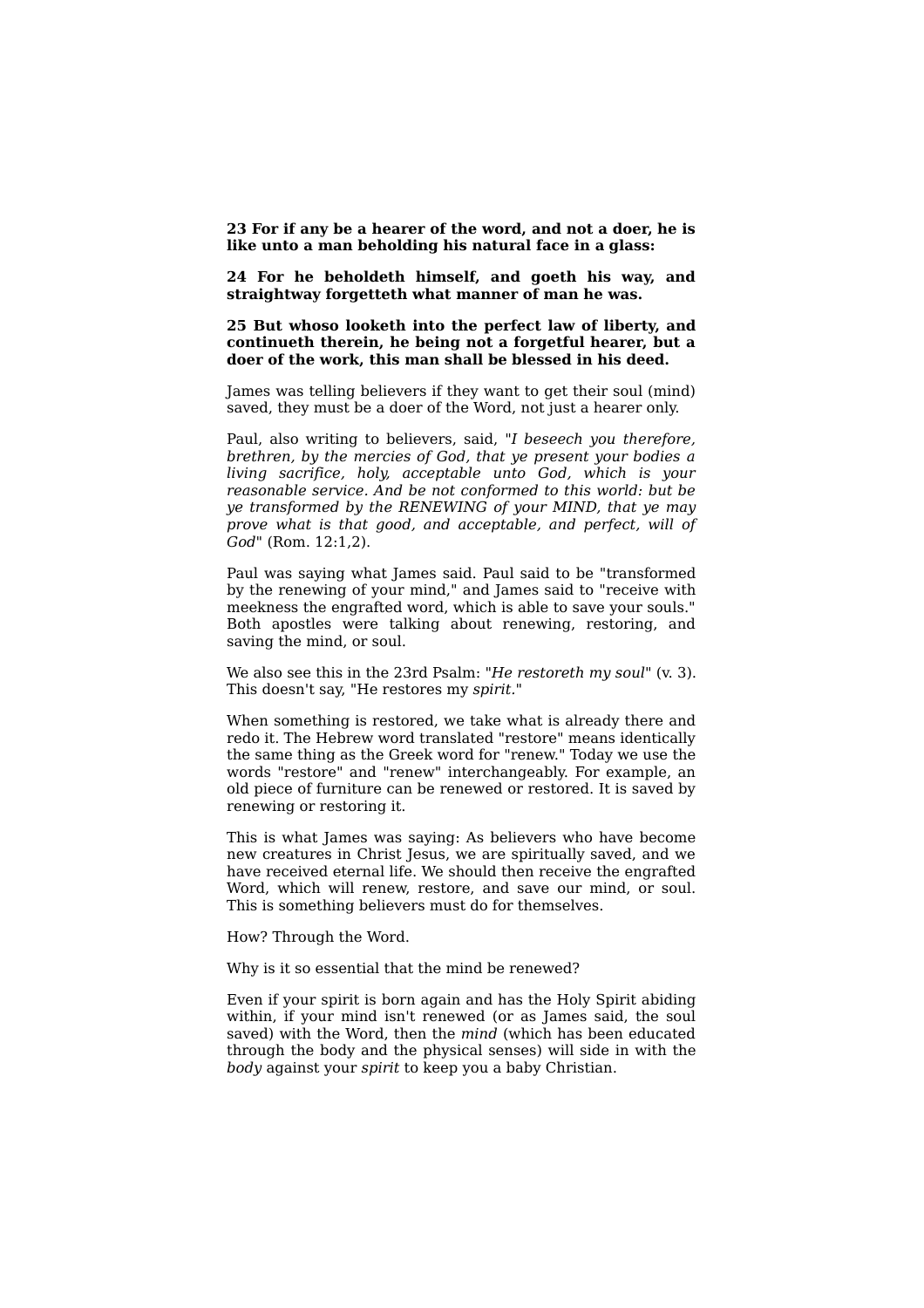Immature Christians are carnal, or body-ruled, Christians.

Paul told the Corinthians, *"For ye are yet carnal*..." (1 Cor. 3:3).

One translation of this verse reads, "You are body-ruled." In other words, their *bodies,* through their unrenewed *minds,* were ruling their *spirits—* even though they were new creatures in Christ. They never had developed spiritually.

Many Christians live and die as spiritual babies. The faith life always is obscure to them. They never understand faith. Yet we cannot fully live the Christian life unless we walk by faith, because the Bible says that we are to walk by faith, not by sight.

Those who are living in the flesh are living in unbelief, and always are engaged in warfare. Life is a battle for them. Their minds never have been renewed with the Word of God, and they don't know that Jesus already has won the battle. They don't know the devil is a defeated foe. They still are trying to fight him in their own power, and some have fought until they are totally exhausted and depleted.

But when the mind has been renewed with the Word of God, the *spirit* through the renewed *mind* can control the *body.* The soul (mind) will then take sides with the spirit, because it knows the Word. It is renewed with the Word. It will allow the spirit to dominate. Then God's Spirit will dominate through man's spirit.

#### *Chapter 2*

# *Meditate in the Word of God*

As we stated in the previous chapter, it is possible to train and educate the human spirit, just as it is possible to train and educate the human mind, or soul.

In seminars I have conducted across North America on the subject "Man on Three Dimensions," I have used a four-part formula to help believers develop their spirit lives.

Any formula we might use must, first of all, be based on God's Word. Jesus said, "... *Man shall not live by bread alone, but by every word that proceedeth out of the mouth of God"* (Matt. 4:4). God's Word is "spirit food." It will build up our spirits.

God is a Spirit. Man, who is made in the likeness and image of God, also is a spirit creature. He is in the same class of being as God. Notice, I did not say man is divine. He is, however, able to commune with God because he is a spirit being. Man is a *spirit* who possesses a *soul* and lives in a *body.*

At the creation of man, God placed within him a yearning—a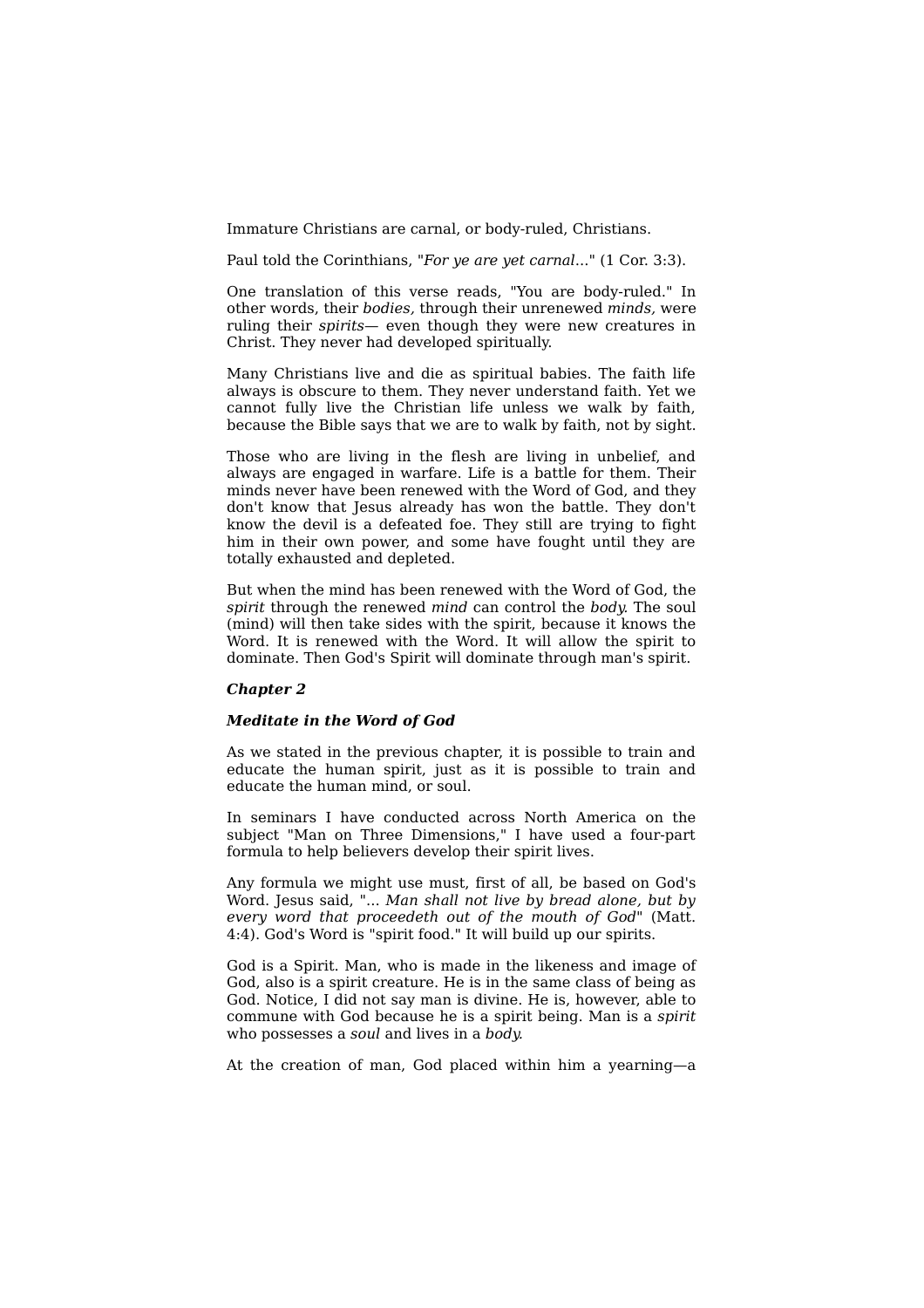heart hunger—for fellowship with Him. But when Adam sinned in the Garden of Eden, he fell, and his spirit became estranged from God.

However, because of this yearning and heart hunger for fellowship with his Creator, man's spirit never is satisfied apart from God. This is what drives him out into the world seeking pleasure and material things: He is trying to find satisfaction for the heart hunger inside him.

This hunger has driven many, in ignorance, to false cults and has given birth to many of the religions of the world. But it cannot be satisfied until we become acquainted with the Lord Jesus Christ and receive eternal life. When we become born again, we become a child of God and we are restored to fellowship with Him.

# *The spirit is the part of man which contacts God.*

In the New Birth, the spirit of man is made a new creature, as we see in Second Corinthians 5:17, *"Therefore if any man be in Christ, he is a new creature.* ..." One modern translation of this verse reads, "Therefore if any man be in Christ, there is a new self." We are not the same old self we used to be; there is a new self.

This new man we have become in Christ Jesus should dominate our thinking processes and our body. Yet many who are born again and even are filled with the Holy Spirit still are baby Christians who have not developed spiritually.

The Corinthian church was like this. They had received the Holy Spirit, and the gifts of the Spirit were operating among them. Paul said, "... *ye come behind in no gift"* (1 Cor. 1:7), yet he reproved them for being baby Christians.

Some believe that because certain people operate in spiritual gifts they are mature Christians. However, baby Christians also can have spiritual gifts operating in their lives. I have heard miraculous things come out of the mouths of spiritual babes. But operating spiritual gifts doesn't by itself develop mature Christians; all still must train their human spirit in order to grow up spiritually.\*

\* For more teaching on this vital subject, see Rev. Kenneth E. Hagin's book *Growing Up, Spiritually.*

Furthermore, the fact that these gifts sometimes are manifested through immature Christians doesn't mean that the gifts are not genuine. If God had to wait until we were perfect before He could use us, He never could use any of us! (In fact, He couldn't have used the apostles, either, for they weren't perfect.)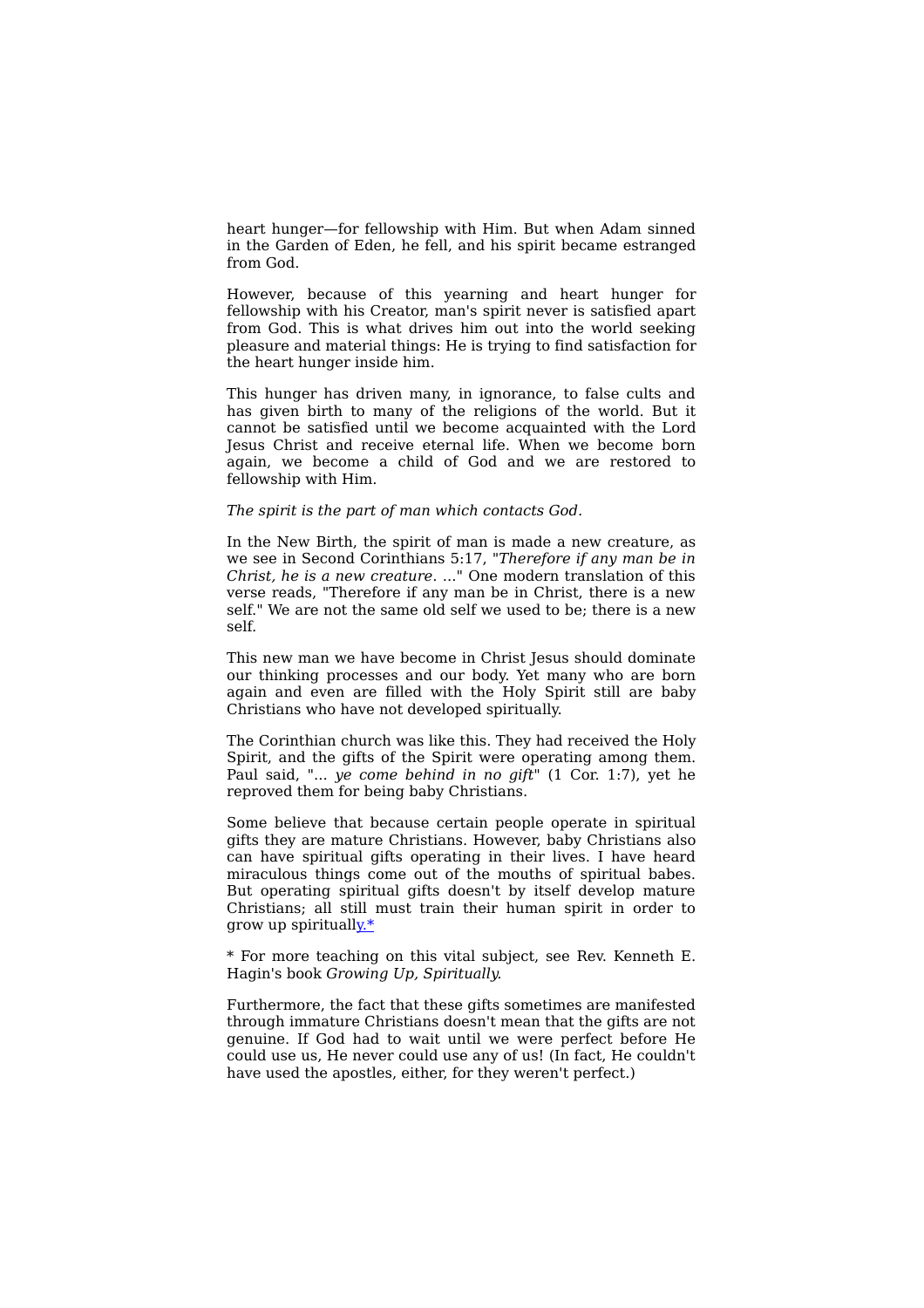Believers are baby Christians as long as their salvation experience and their experience of being baptized in the Holy Spirit have not yet affected their *bodies* and their *minds.*

As we mentioned earlier, the Bible tells us that we ourselves must do something with our bodies and our minds: ". . .*PRESENT YOUR BODIES A LIVING SACRIFICE, holy, Meditate in the Word of God acceptable unto God, which is your reasonable service. And be not conformed to this world: but BE YE TRANSFORMED BY THE RENEWING OF YOUR MIND, that ye may prove what is that good, and acceptable, and perfect, will of God"* (Rom. 12:1,2).

When we are born of God and have the life of God in us, the Holy Spirit comes in to fill us and to help us. He is our Helper.

He will help us present our bodies to God as a living sacrifice.

The Word of God was given to us by the Holy Spirit to develop our spirit nature—the new man on the inside. If we want to educate and train our spirit, the first step in our four-part formula is: *Meditate in the Word of God.*

To make clear what we mean by "meditate," let us look in the book of Joshua. When God appointed Joshua to be Moses' successor and lead the children of Israel, He told Joshua: *"This book of the law shall not depart out of thy mouth; but THOU SHALT MEDITATE THEREIN day and night, that thou mayest observe to do according to all that is written therein: for then thou shalt make thy way prosperous, and then thou shalt have good success"* (Josh. 1:8).

Do you want to be prosperous? God tells us how in this verse.  $He$  says if His Word fills our hearts to the extent that we "meditate therein day and night," we will find prosperity. It goes without saying that a man filled with God's Word will prosper spiritually. But the point I want to emphasize here is God's promise of physical as well as spiritual prosperity.

Often we pray, "God prosper us." But praying this prayer without following God's formula won't work. God's formula is through His Word.

God promised success in this life. Another translation of this verse reads, "... For then you shall be able to deal wisely in the affairs of this life."

Most of us have made some mistakes in our lives. We have erred in business matters, perhaps losing money, or we have spent beyond our means. We haven't dealt wisely in the affairs of this life.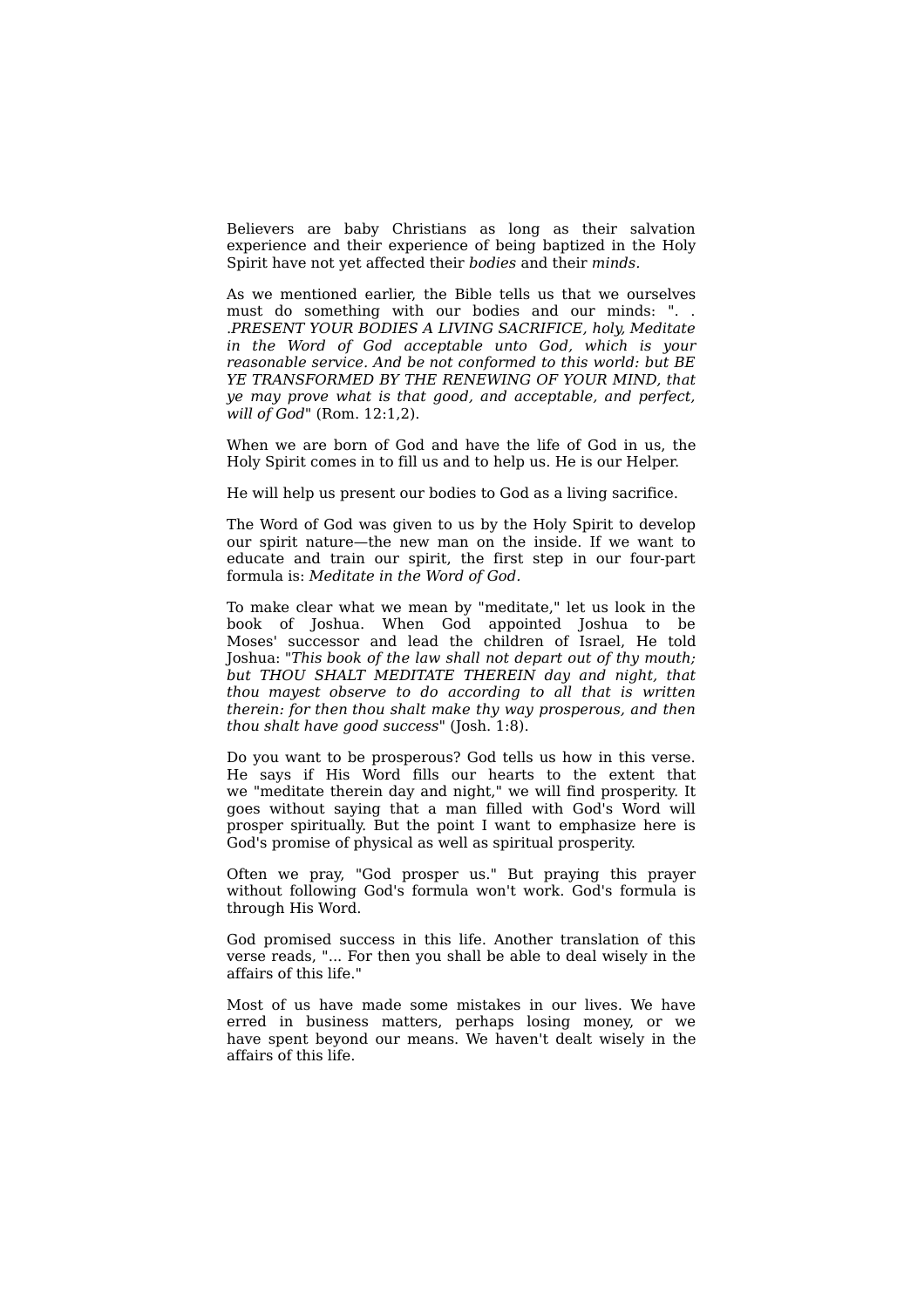However, if we follow God's plan—His instructions for a successful life—we needn't make these mistakes. We can deal wisely in the affairs of life. We can become successful and prosperous. If we don't, we have no one to blame but ourselves, for God has provided the way whereby we can succeed.

God does it, but we have our part to play. Too often we think we can ignore God's Word and accomplish the job simply by praying. We think if we can pray loudly enough and long enough, and get enough people praying, it will work. But it won't.

Prayer has its place—and I certainly would be the last to disparage the importance of prayer—but if we are not going to do what God's Word says to do, we can pray forever for God to prosper us, and we can persuade all the preachers we know to pray for us, but when they all get through praying, we will be no better off than we were when we started.

For example, if someone were to ask me how to go from Tulsa to Oklahoma City, I would tell him the quickest route would be to take the turnpike. Then if he were to ask how to get to the turnpike, I would tell him exactly how to get there.

Suppose he requested prayer several times later in a prayer meeting, saying, "Now, Brother Hagin told me the other day to take the turnpike to get to Oklahoma City. He also told me exactly how to get to the turnpike. But I want you all to pray that I'll get there. I think I'll have to fast a little. Maybe you could fast and pray with me that I'll get there." We all could fast and pray that he would get there, but until he acted on the directions given to him, he never would get there.

We do the same thing. Instead of paying attention to the directions God has given us in His Word, we pray, "God bless us. Make us a success. Give us the victory. Prosper us." If we would ever get quiet enough so He could get through to us, we would hear His Spirit within our spirit sending us right back to His Word.

Jesus said, "... *the words that I speak unto you, they are spirit, and they are life"* (John 6:63). He also said, *"Heaven and earth shall pass away, but my words shall not pass away"* (Matt. 24:35). The Bible tells us that God has magnified His Word above His Name (Ps. 138:2).

Therefore, the first step in developing our spirit is to take time to meditate in the Word. The New Testament contains outstanding teaching regarding development of the spirit life.

Living in this dispensation of grace, we are at an advantage, because we have a better covenant based upon better promises.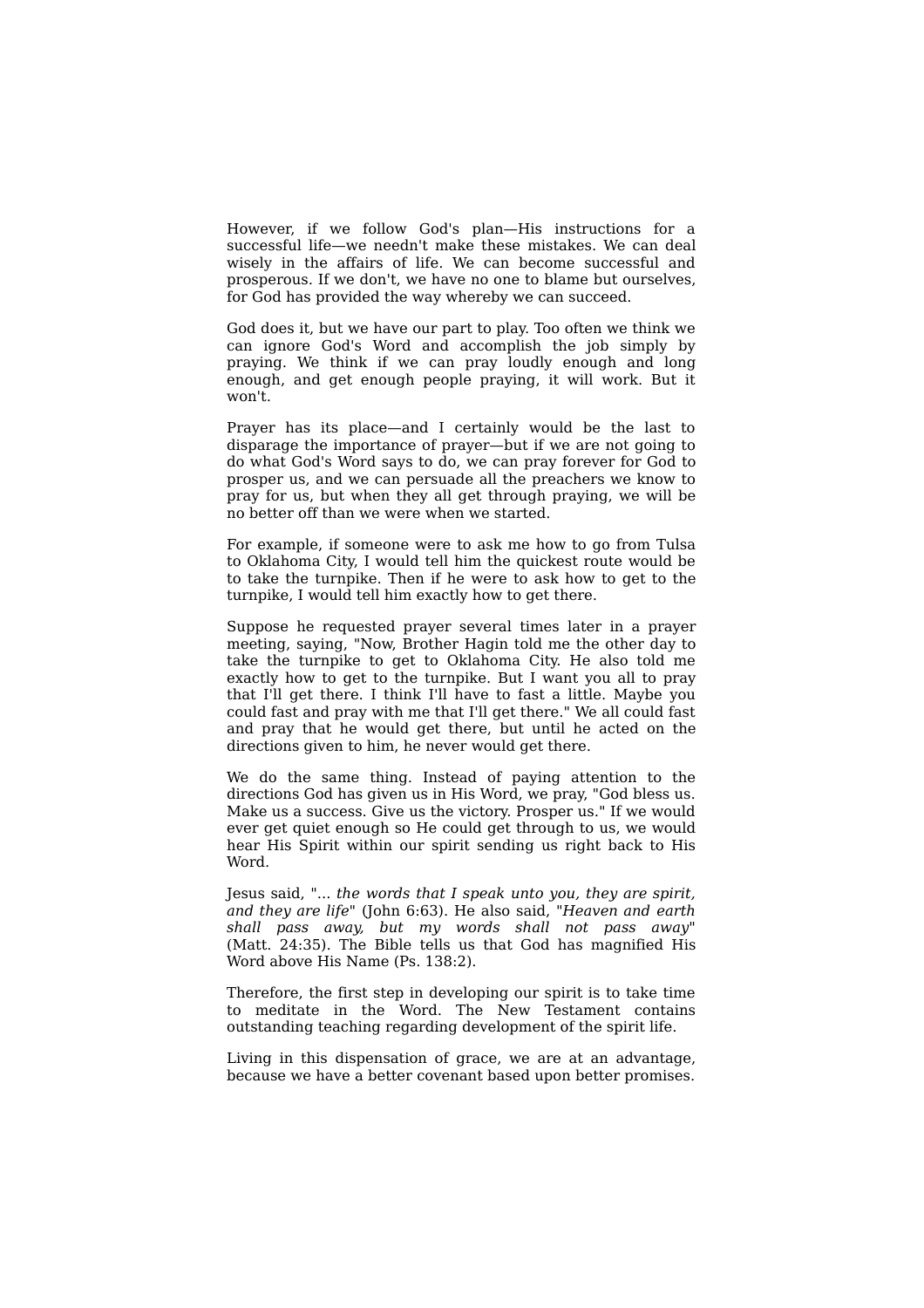If believers living in Old Testament times could make their way prosperous and have good success, what can we expect with a better covenant based on better promises? We should have super-prosperity and super-success!

Jesus said, *"And I will pray the Father, and he shall give you another Comforter* [or Helper, as it reads in the Greek], *that he may abide with you for ever; Even the Spirit of truth; whom the world cannot receive, because it seeth him not, neither knoweth him: but ye know him; for he dwelleth with you, and shall be in you"* (John 14:16,17).

What is the Holy Spirit going to do when He dwells in you?

John wrote, *"Howbeit when he, the Spirit of truth, is come, he will guide you into all truth: for he shall not speak of himself; but whatsoever he shall hear, that shall he speak: and he will shew you things to come. He shall glorify me: for he shall receive of mine, and shall shew it unto you"* (John 16:13,14).

Most Spirit-filled people don't realize what they have, and thus are not walking in the light of their rights and privileges in Christ. Why has the spiritual development they should have had as a result of the indwelling Holy Spirit slipped by them? The devil will keep us from getting the truth if he can. He will try to sidetrack us and get us into some other realm.

I have heard people testify that they are filled with the Holy Spirit, then five minutes later they are down at the altar praying, "Lord, give me power." If you have the Holy Spirit, you have the Powerhouse within you! Just learn to cooperate with Him, know what He is going to do in you, and learn to listen to Him. He is in there and He will guide you into all truth.

You also need to realize that the Holy Spirit is a gentleman.

He will not come in if we don't want or ask Him to. He will not take over. He can help us only as we respond to Him. *The power of God is passive until faith is exercised* Often before going out to minister I say to myself, *Greater is He that is in me than he that is in the world. The Greater One is in me.*

When I have to do a job for which I feel inadequate, I remind myself that the Holy Spirit is within me. I think, *Greater is He that is in me. He is greater than the devil that is in the world. He is greater than the hatred that is in the world. The Greater One is in me.*

When I say that, I notice His power rising up in me, giving illumination to my mind and direction to my spirit. I am able to emerge a conqueror and walk right over the top of the devil and all his cohorts. I learned early that the Greater One is in me,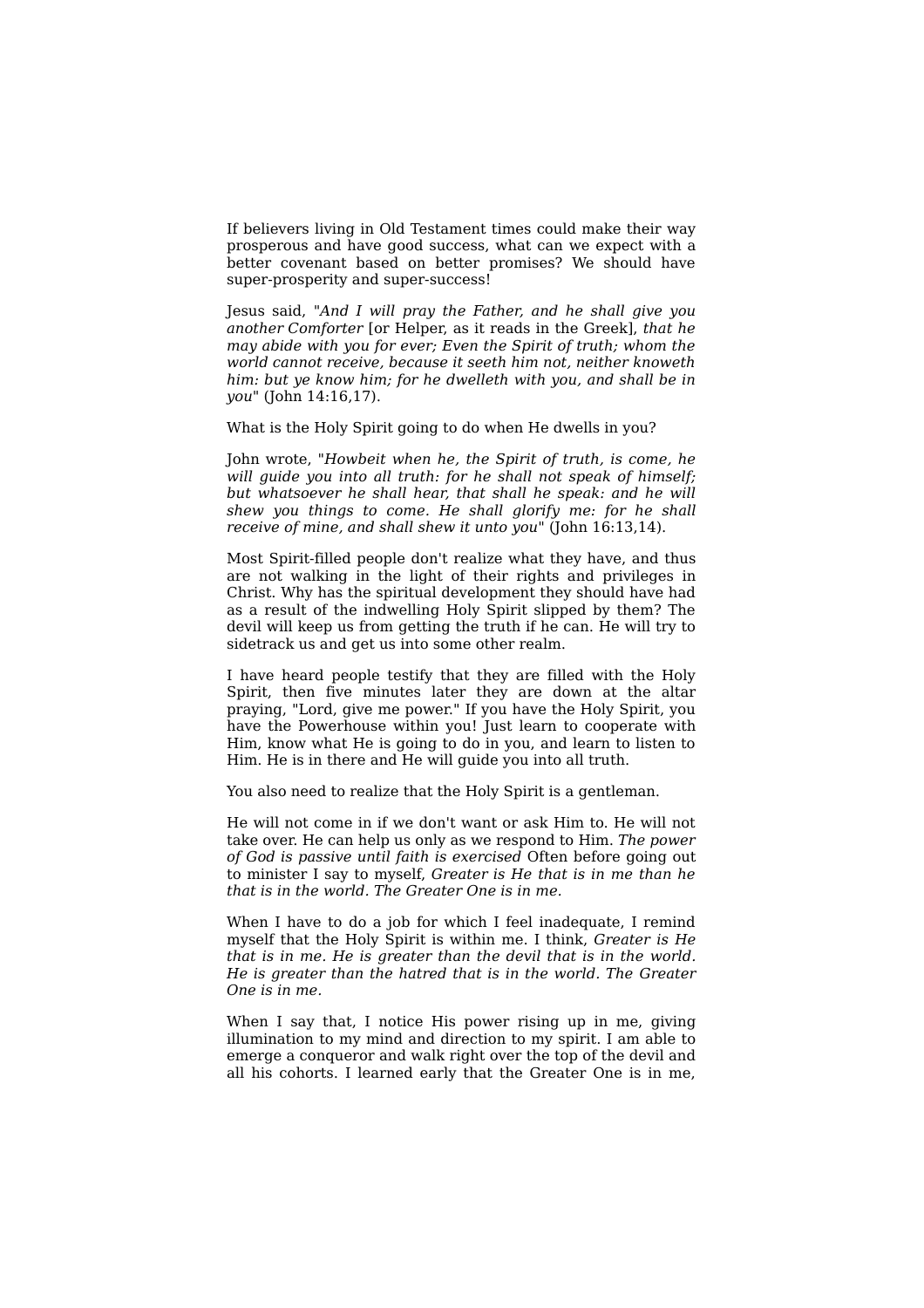and greater is He that is in me than he that is in the world.

So let us take time to meditate in the Word; especially in the New Covenant, or New Testament. It will help develop our spirit nature.

#### *Chapter 3*

### *Practice the Word of God*

The second point in our four-point plan for developing the human spirit is: *Practice the Word.*

In the last chapter we saw the importance of meditating in God's Word. Once we have God's Word firmly abiding in our hearts and minds, it is equally important that we put it to use.

James wrote, *"But be ye doers of the word, and not hearers only.* ..." (James 1:22).

Earlier we referred to the passage in James which says, "...*receive with meekness the engrafted word, which is able to save your souls. But be ye doers of the word, and not hearers only...*

*For if any be a hearer of the word, and not a doer, he is like unto a man beholding his natural face in a glass: For he beholdeth himself, and goeth his way, and straightway forgetteth what manner of man he was* " (James 1:21-24).

James said that once we receive the Word, we should act on it; we should put it into practice. We can meditate on God's Word and come to know what it says, but until we put it into practice, it will do us no good.

When God told Joshua to meditate in the Word "day and night." He went on to say *"that thou mayest observe to DO.* ..." In other words, after reading and meditating on the Word, *do* it!

A doer of the Word is one who practices the Word. We have too many hearers and not enough practicers. People hear the Word and nod their heads in agreement, saying, "Amen, brother, that's the truth"—but they don't go out and practice it. Yet the Word can't affect our lives until we apply it in our lives.

How does one "practice the Word"? What did James mean when he said we were to be doers of the Word? Did he mean we were to keep the Ten Commandments?

No, that isn't what he was talking about. Actually, the Ten Commandments were given for spiritually dead people; they are not for spiritually alive people.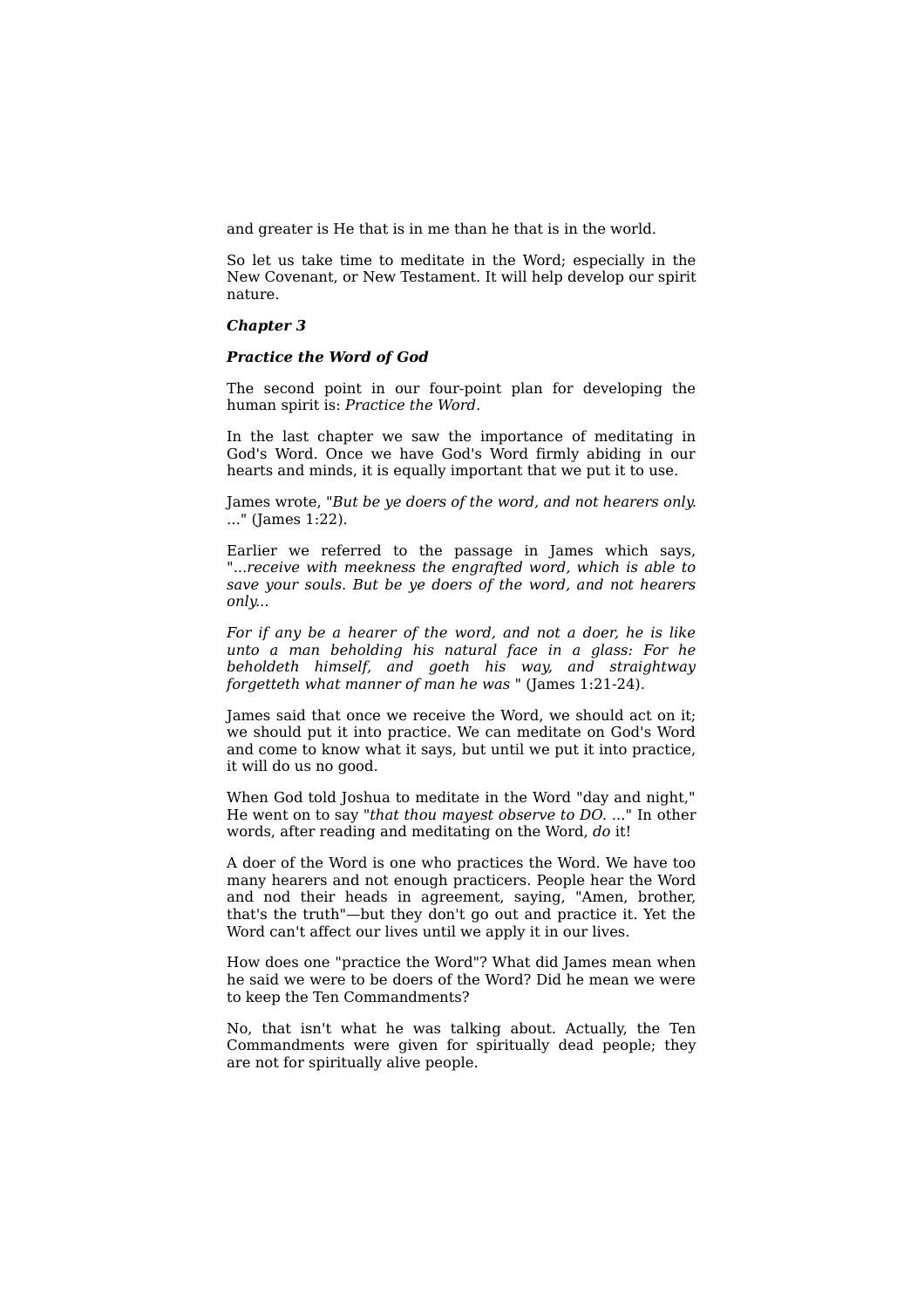"Then we aren't supposed to keep the Ten Commandments?" someone will ask.

Under the New Covenant (or New Testament) we have a *new* commandment. Jesus said, *"A new commandment I give unto you, That ye love one another; as I have loved you, that ye also love one another"* (John 13:34).

When we obey this new commandment of love, it takes the place of all the other commandments. Because if we have the love of God in our hearts, we will not steal from our fellowman; we will not murder our brother; we will not hate. Love gives, it does not steal. God so loved us that He *gave* His Son to die for us that we might live.

James also said that a person who is a hearer of the Word but not a doer deceives or deludes himself. There are many selfdeluded people in the world. The devil didn't deceive or delude them; they deceived or deluded themselves!

When James said we were to be a doer of the Word, he was telling us to practice this Word of God; to put it into action in our daily lives. We are to walk in the light of the New Covenant.

I learned this principle when I was a bedfast teenager 50 years ago. But I had trouble practicing it at first, because I had been a chronic worrier all my life.

When I read the Scripture, "... *Take no thought for your life, what ye shall eat, or what ye shall drink; nor yet for your body, what ye shall put on... for your heavenly Father knoweth that ye have need of all these things"* (Matt. 6:25,32), there was a footnote in my Bible which referred me to Philippians 4:6. It reads, *"Be careful for nothing.* ..." Another translation of this reads, "Do not be anxious about anything." In other words, don't worry about anything. Place everything in God's hands.

I said, "Lord, how can I live like that? I can't live without worrying!" My mother and grandmother were champion worriers, and they had taught me to worry. I was nearly dead with heart trouble, and I had just about worried myself the rest of the way into the grave.

Another footnote in my Bible referred me to First Peter 5:7, *"Casting all your care upon him; for he careth for you.* "

God had told me in His Word what to do, so I did it. I *practiced* His Word. I began to cast all my worries, my cares, upon Him.

Then I read where James said, *"My brethren, count it all joy when ye fall into divers temptations; Knowing this, that the trying of your faith worketh patience"* (James 1:2,3). The Greek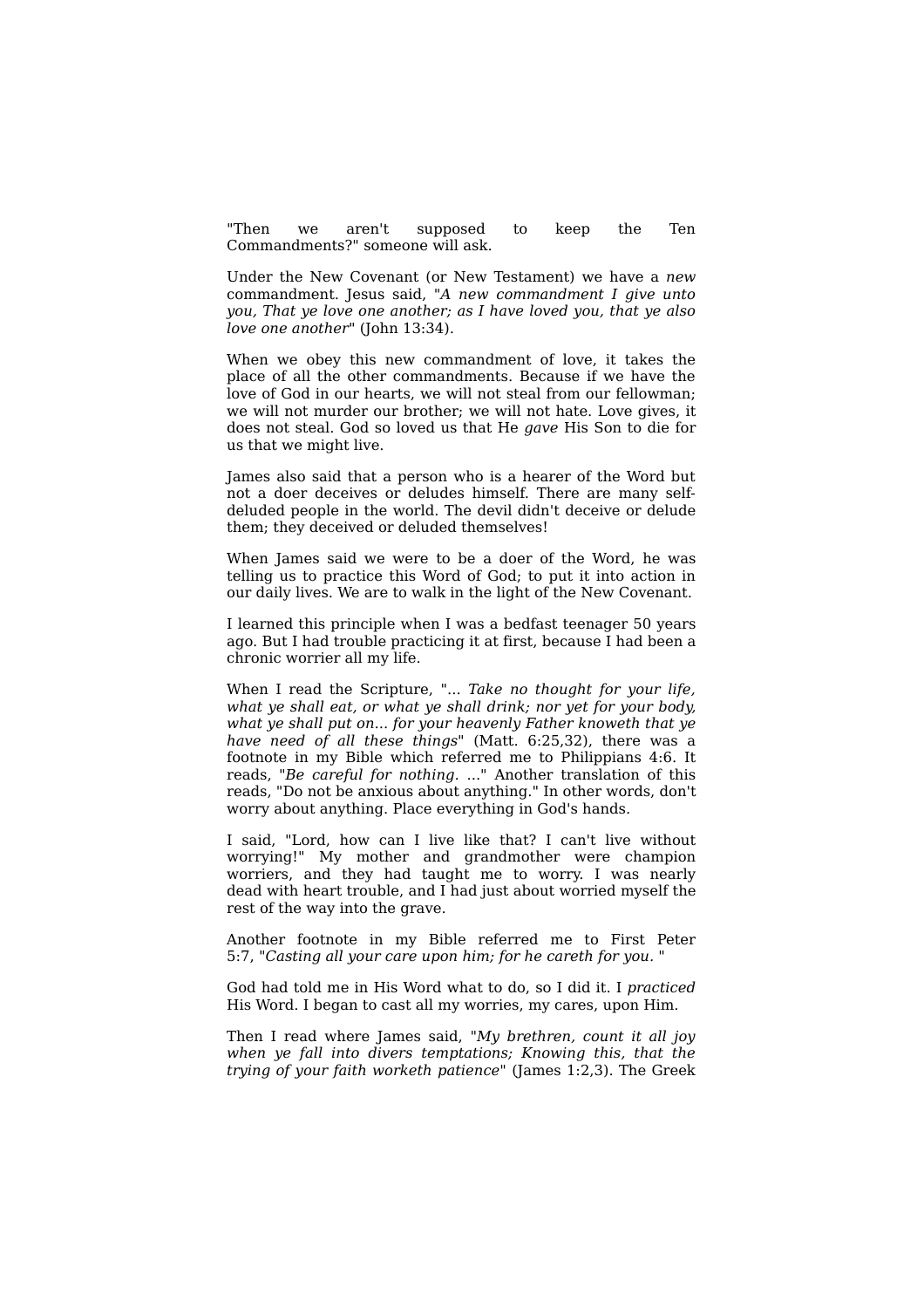word which is translated here as "temptations" means "tests" or "trials."

James didn't say to count it all joy when everything is going well —when we have money in our pockets—when our bills are all paid and our children are all well. He said to count it joy when we meet tests and trials along the way. Why? Because out of tribulation comes victory.

Are you counting your trials a joy? You should. Try it.

You'll find it makes all the difference in the world.

I found it true when I started counting it joy even though I was an invalid. We can thank God for every hard place. We can thank God for every test and trial.

This is what James is talking about when he said to be a doer of the Word. And this is something we must do for ourselves. I cannot be a doer of the Word for you; I can only be a doer of the Word for me, although we can assist one another temporarily with our faith and prayers.

I am so glad God has something better for us than an occasional blessing. *This faith life is an entire way of life.*

We have seen that to develop our spirit life, we begin by meditating in the Word; then we practice the Word in our daily lives. This will develop the inner man. Then the inner man will dominate the outer man.

Worry from the outside cannot dominate us when our mind is renewed with the Word of God.

### *Chapter 4*

#### *Give First Place to the Word of God*

The two points we have given thus far for cultivating the spirit of man are centered on the Word. Jesus said, "... *Man shall not live by bread alone, but by every word that proceedeth out of the mouth of God"* (Matt. 4:4). On another occasion He said, "...

*the words that I speak unto you, they are spirit, and they are life"* (John 6:63).

The Bible also tells us, *"For all flesh is as grass, and all the glory of man as the flower of grass. The grass withereth, and the flower thereof falleth away: But the word of the Lord endureth for ever.* ..." (1 Peter 1:24,25).

The Bible says concerning Jesus that He is the "surety of a better testament" (Heb. 7:22). The New Testament is the better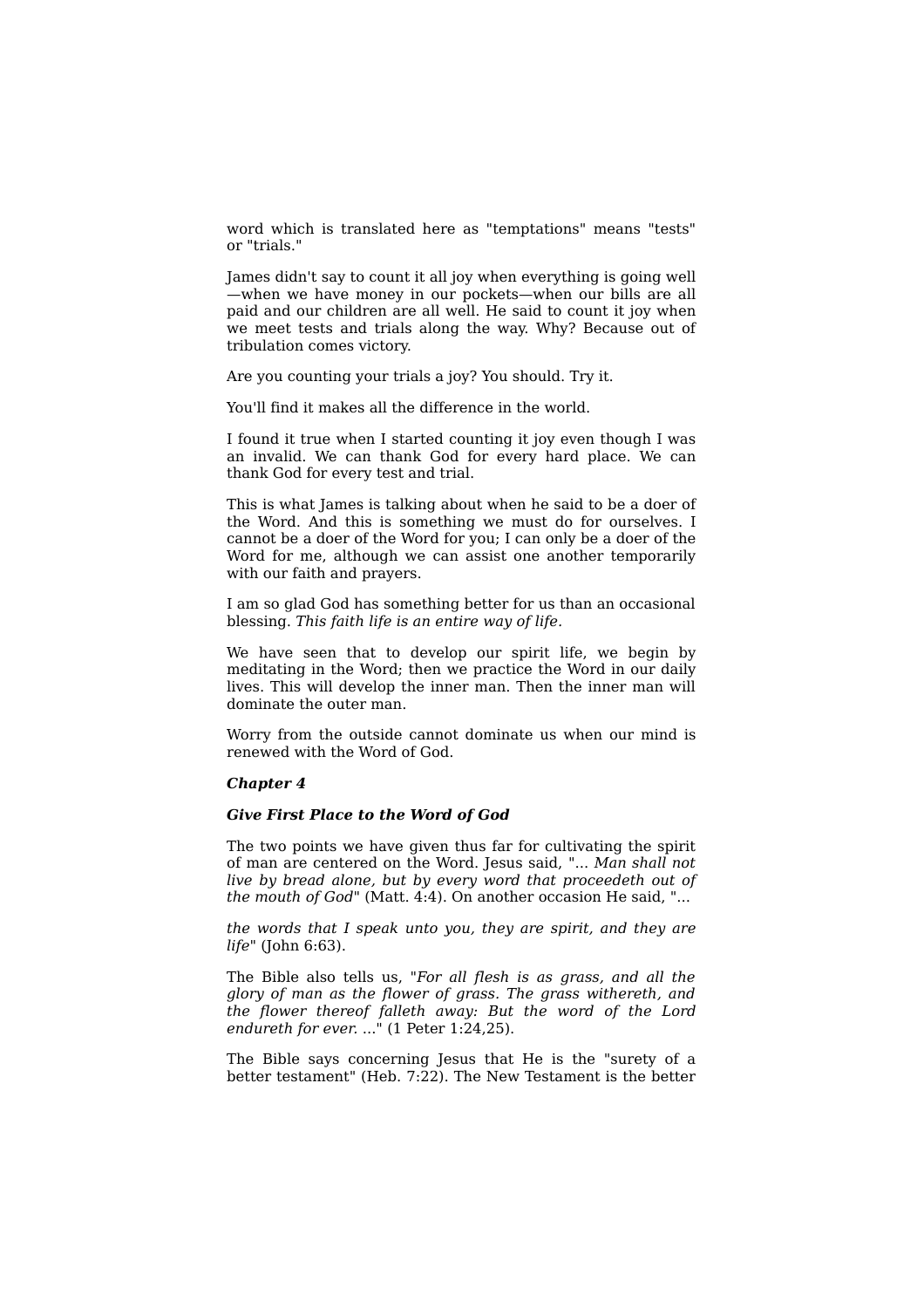covenant. Jesus is the surety of this better covenant. This means that Jesus stands behind every word from Matthew through Revelation to make it good.

Jeremiah 1:12 says, "... I *will hasten my Word to perform it.* "

Another translation says, "I watch over my word to perform it."

In other words, the Lord watches over His Word to do it; to make it good. If we don't act on God's Word—if we don't practice God's Word—He doesn't have anything to make good in our lives. He doesn't have anything to watch over or hasten to fulfill if we are not acting on His Word and being a doer of His Word. But if we will stand by God's Word, He will stand by us.

Thus, our spiritual development hinges on the Word of God, because the Word has been given to build our spirit nature.

The third point, then, in this four-point formula is: *Give the Word first place in your life.*

As we have pointed out in a previous chapter, we first must meditate in the Word of God. We wouldn't be able to practice or be a doer of the Word if we didn't know it. The Word doesn't become real to us until we know what it says and act on it.

Next, we should put God's Word first in our lives. We can become so Word-conscious that no matter what happens—no matter what we may face—the first thing we think is: *What does God's Word say?*

Too few Christians are like that, however. When emergencies arise, most react from a natural standpoint because they haven't soaked their spirit with the Word of God; they haven't built God's Word into their spirit. Therefore, something natural comes to their mind, and they rush to do something other than what God's Word says.

We can feed upon God's Word until it becomes a part of our inward nature, and in any situation or emergency, the first thing we think of is what God's Word says. The Word will rise up in us, giving illumination to our minds and direction to our spirits.

Christians often try to get advice from other people instead of listening to what God has said about the subject. If people—

even preachers—cannot advise you from the Word of God, their advice is very poor. Sometimes we can get into real trouble by following the well-intentioned advice of fellow Christians who are not carefully attuned to God's Word. I did once, and almost died.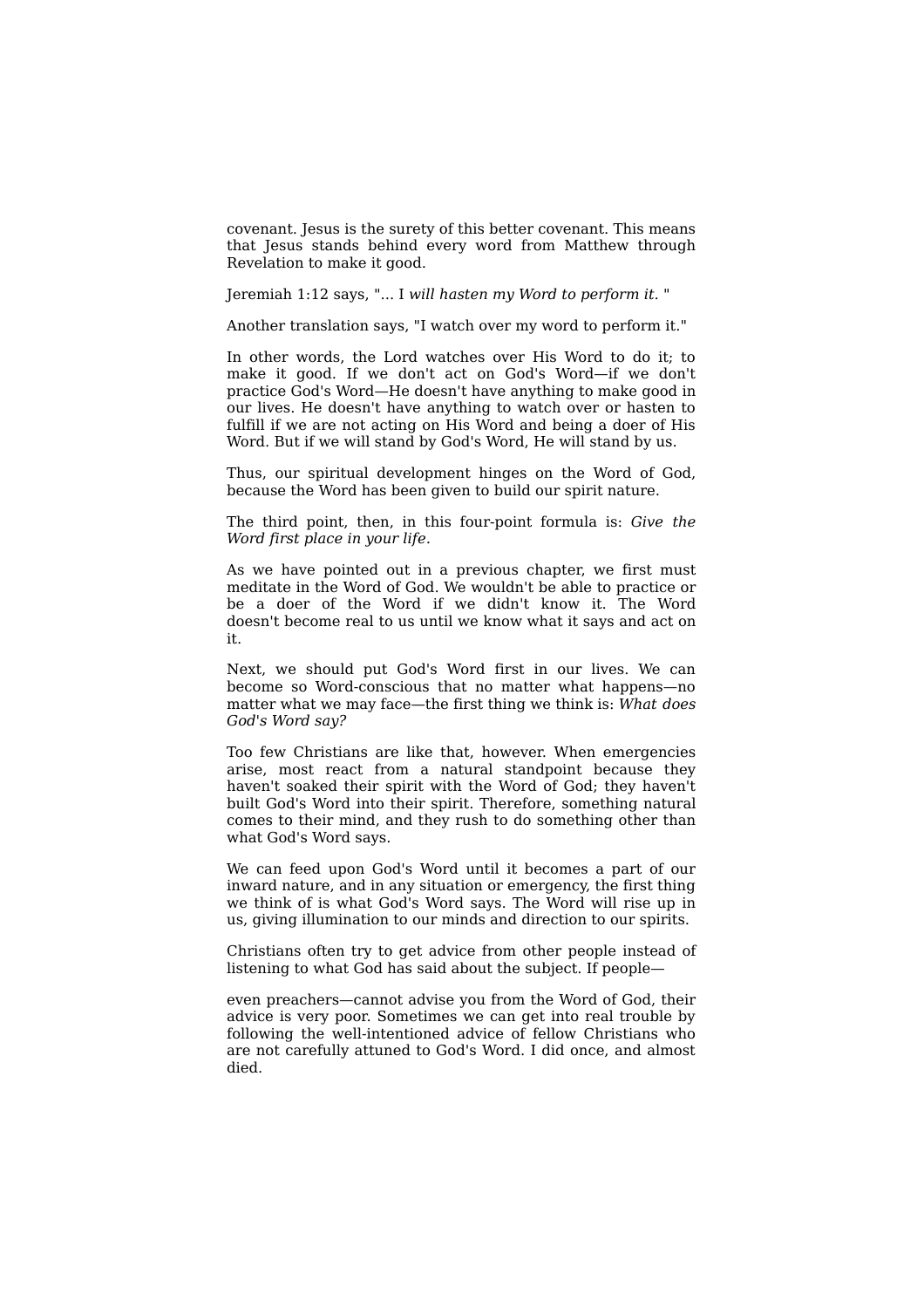After having pastored churches for a number of years, I felt called of the Lord into a field ministry. This was the Lord's choice, not mine. I would rather have gone on pastoring.

There are rewards in pastoring which a field ministry does not offer, including a certain amount of security. More important, our children were small, and I would have liked to have stayed at home with my family. But I sensed God speaking to my spirit, and I finally obeyed and went out on the evangelistic field.

When we set out to do something God has called us to do, we needn't think that things are always going to run smoothly.

Furthermore, we can't judge if we are in the will of God by whether or not things are going well.

If that were the case—if circumstances alone determined the will of God—then Paul *never* was in the will of God and missed God from beginning to end!

No, the devil is the god of this world, and we will have him to contend with when we make a decision to go on with God.

After seven months on the evangelistic field—months of meeting the devil at every turn and facing severe financial battles—I decided to return to pastoring. (Notice I said "I decided," not "the Lord decided.")

A rather large, prosperous church in East Texas called me to come preach for them and consider being their pastor. They paid their pastor between \$750 and \$1100 a month—and this was in 1949, when money was worth more than it is now! The church also furnished a parsonage.

From the natural standpoint, it was an attractive offer. I had preached in this church before. I liked the people and they liked me. They believed in the moving of the Spirit with the manifestation of the gifts of the Spirit in their midst. Miracles were a common occurrence.

If God had led me in this direction, there was nothing I would have liked better than to pastor this church. Without even considering God's wishes, I thought, I'm *going to accept their invitation and at least go preach for them.*

Soon afterwards, I had a Sunday free and my wife and I drove to a neighboring church. We arrived in time for Sunday School. As I sat in the class, I was struck by how much the lesson applied to me.

The subject was Moses and how he had disobeyed God by striking the rock when God had told him to speak to the rock.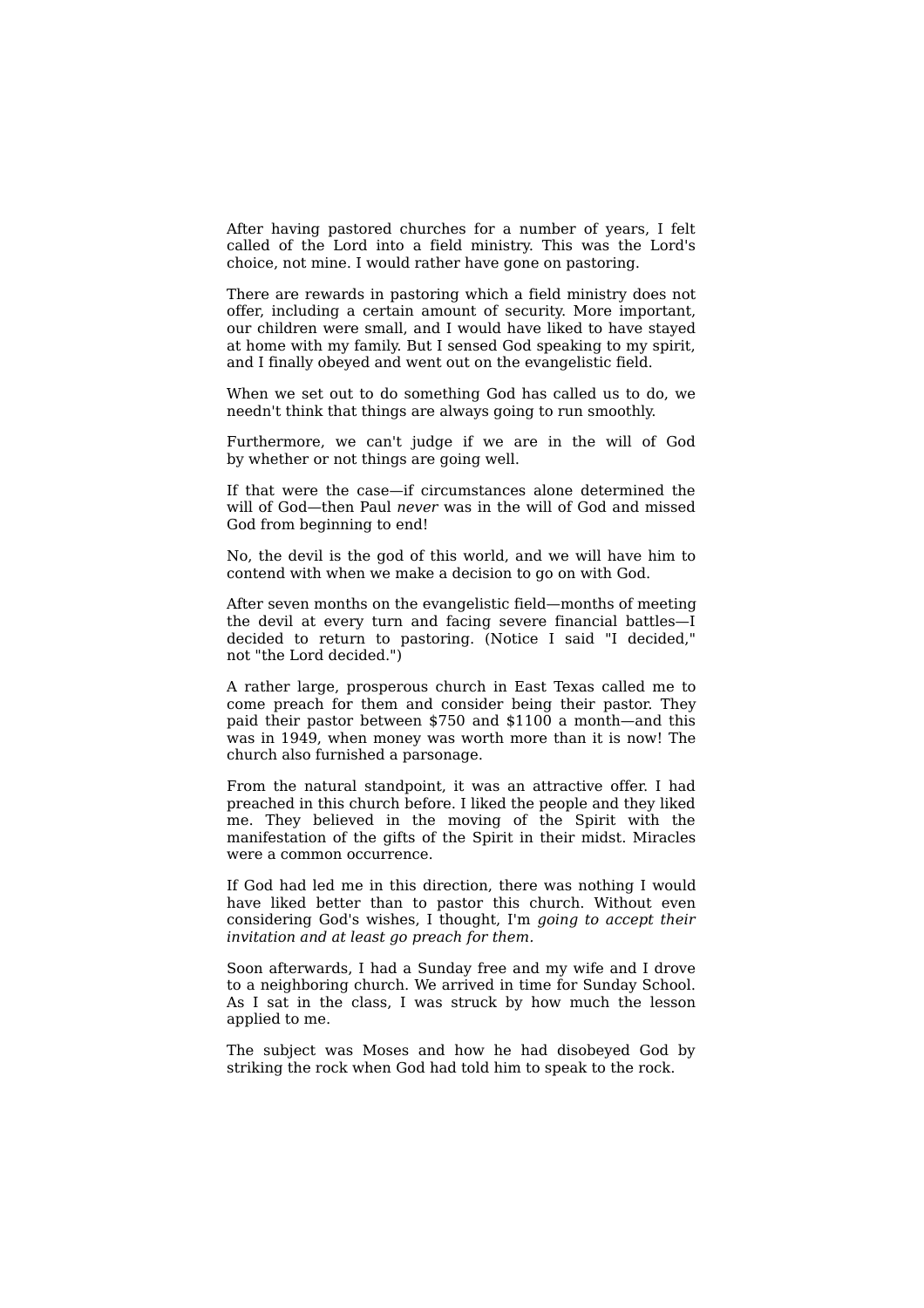The teacher also brought out how the children of Israel had become discouraged because of difficulties along the way. I squirmed in my seat as I thought of how much this seemed to fit my circumstances.

Suddenly my heart stopped beating and I fell from my chair to the floor! Then my heart started beating erratically with a rapid pulse—it was running like a trip hammer. It seemed to me as if it were racing two hundred or three hundred beats a minute.

It was going so fast there was no way to time it.

Some ministers who were present felt my pulse and said, "We cannot distinguish a beat—all we can feel is a flutter."

I became as cold as ice all over my body. I had been dead twice when I suffered with heart trouble at the age of 16, so I knew when death came over me this time.

They carried me to the parsonage and summoned my wife from the women's Sunday School class. As soon as she came into the room she knelt beside my bed and wept, saying, "I feel this is all my fault."

Then she told me she had been grumbling and complaining to the Lord about my long absences from home. She never had mentioned a word of it to me, however. She said one day as she was washing dishes she had heard a voice saying, "I could take him away where he could never come back." She was startled, but dismissed it as her imagination playing tricks on her.

Kneeling beside the bed she prayed this prayer of submission: "Lord, if You will just spare my husband, I don't care how long he is gone or where he goes in your will. I will not complain about it again."

Then the Lord showed me where I had missed it, too. When each of us had made a new consecration to the Lord to do His will, whatever it might be, I was instantly healed. I jumped out of that bed completely well.

How did I get into that predicament? Instead of listening to God and putting His Word first, I had asked the advice of various pastors. All they could give me was natural advice. They had said, "Your first obligation is to your family. You have small children, and you should be home with them. You shouldn't be out on the field."

One preacher after another told me that, so I took their advice. I tried to do what they suggested—what I wanted to do in the natural—and I nearly died. I finally learned that a man can fulfill his obligation to his family and still obey God.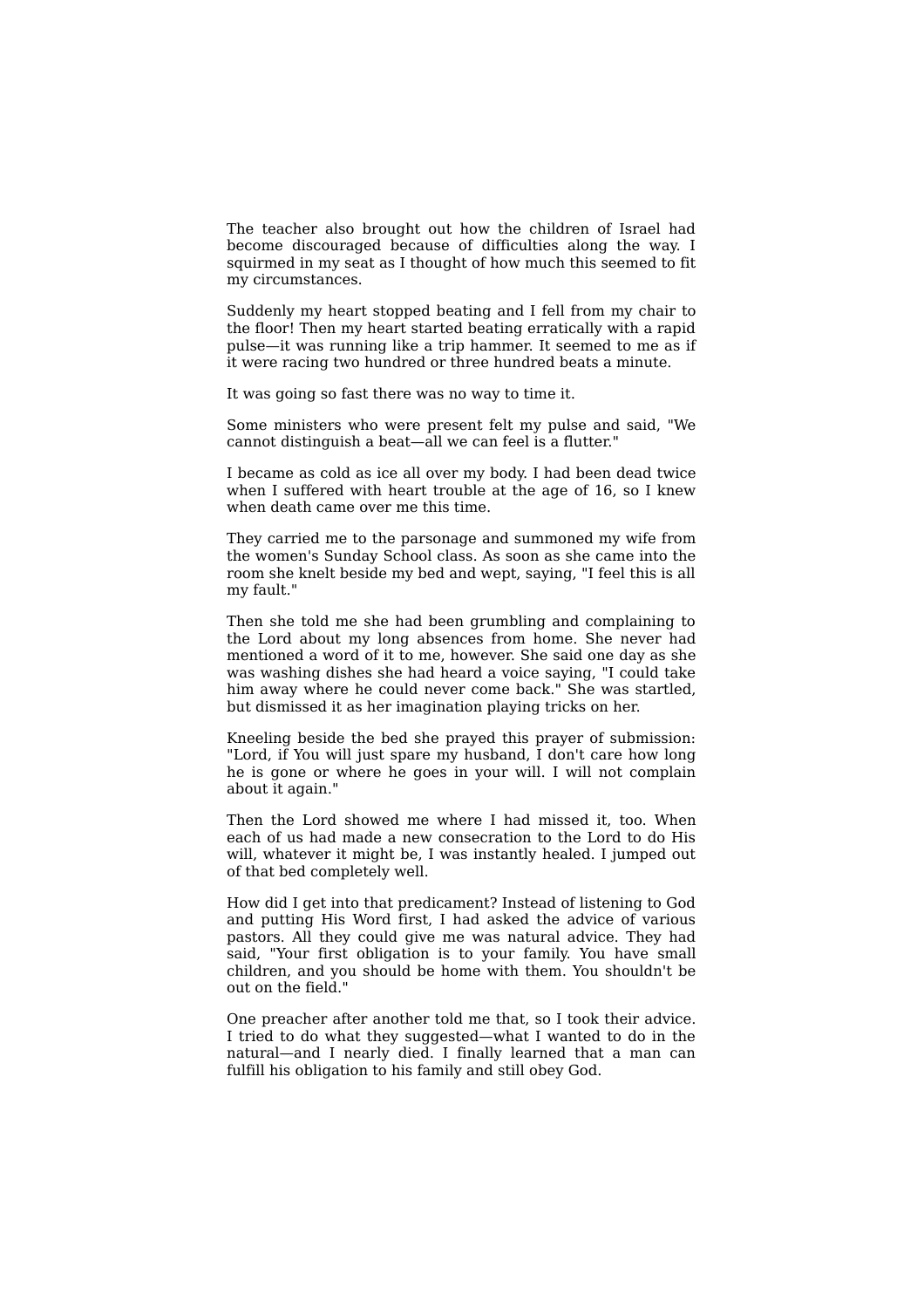Ephesians 4:11 says, *"And he gave some, apostles; and some, prophets; and some, evangelists; and some, pastors and teachers.* " Obviously, God didn't call only pastors to work for Him, yet many people act as if the ministry of a pastor is the only ministry of importance. If it were, why did God put these other ministry gifts in the Church? Didn't He intend for them to function and be supported?

We can find direction in God's Word. If we will listen to the Holy Spirit, He will open the Word of God and direct us. We already have direction from God's Word for many of the affairs of life; we only need to act on it.

Are you facing some problem in your life? Find out what God's Word has to say about it. Meditate on the Word. Then practice it. Put that promise into action. Put God's Word first—

not circumstances, not the well-meaning advice of friends and loved ones, not your own personal feelings or desires.

Make it a habit to ask yourself regarding situations that arise in your life, "What does God's Word have to say about this?"

Become so Word-conscious that you automatically check every thought and deed against the Word to make sure you are in His will. We will find the answer for every situation of life in the Word of God.

One promise in the Word says, "... *greater is he that is in you, than he that is in the world"* (1 John 4:4). No matter what you may face, He who is in you is greater than your problem.

Believing this, you can face life fearlessly with the spirit of a conqueror, no matter what the circumstances.

If you gripe, complain, fuss, and fret, you're not going to get answers. (That may be the reason your answer hasn't come yet —

perhaps you are fretting about it.) The Bible tells us to "be careful for nothing"; or, as *The Amplified Bible* says, "Do not fret about anything" (Phil. 4:6).

Are you fretting about anything? Are you anxious about anything? We worry and fret about things and then wonder why God doesn't do something about them. The reason is because we won't let Him! We are holding onto the problem ourselves instead of turning it over to Him. He *wants* to do something about it, but He *can't* as long as we hang onto it.

# *Chapter 5*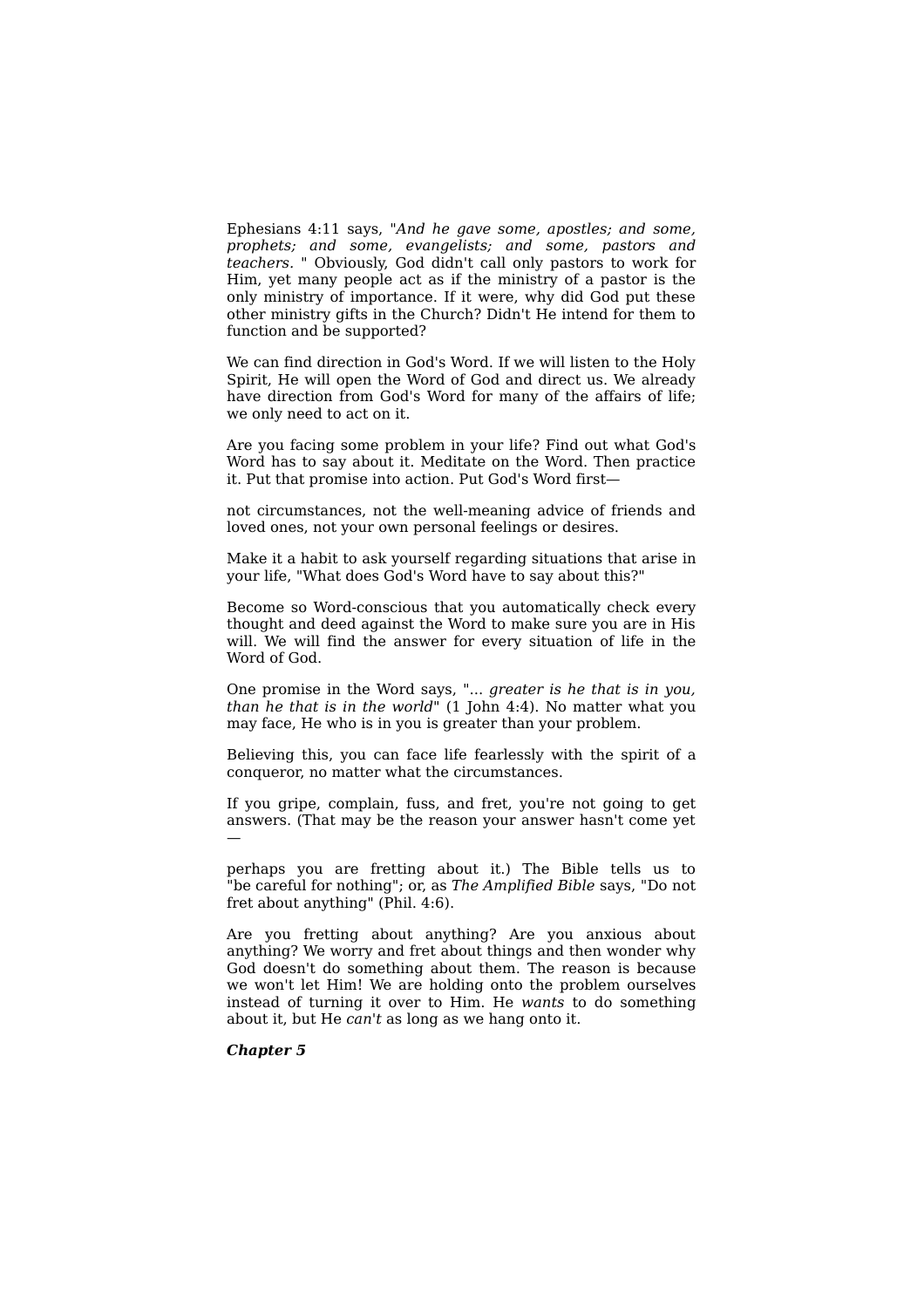## *Obey the Voice of Your Spirit*

The fourth point in the development of our spirits is this: *Instantly obey the voice of your spirit.* Remember, God speaks to our spirit; He doesn't speak to our head or reasoning faculties.

Proverbs 20:27 tells us, *"The spirit of man is the candle of the Lord.* ..." God informs our spirit, and our spirit passes the information on to our mind.

The human spirit has a voice. We call it guidance, intuition, the inward voice, or conscience. The conscience of an unsaved man is an unsafe guide, because if he has had any "religious"

training, he often will be dominated by it. And if he hasn't, his conscience will permit him to do many things that are wrong.

On the other hand, if a man is born again, his spirit has been made new, with the life and nature of God in it. If his born-again spirit then has the privilege of feeding and meditating on God's Word—if the person practices God's Word, putting it first in his life—then his conscience, the voice of his spirit, will be a safe guide and will become the voice of God speaking to him.

I believe if we walk in fellowship with God through His Word and prayer, and if we train our spirit through the Word to obey the voice of our spirit instantly, after a while we can know the will of God even in minor details of life.

Jesus said, *"And I will pray the Father, and he shall give you another Comforter, that he may abide with you for ever; Even the Spirit of truth; whom the world cannot receive, because it seeth him not, neither knoweth him: but ye know him; for he dwelleth with you, and shall be in you"* (John 14:16,17). Then He said, *"Howbeit when he, the Spirit of truth, is come, he will guide you into all truth*...." (John 16:13).

I do not believe Jesus was referring here only to the revelation that was to be given to the Apostle Paul concerning God's great plan of redemption. I believe it also means the Spirit of God will guide each of us in the affairs of life.

We should begin our day with the consciousness that we have the Holy Spirit as a Guide in us. We were not left without guidance or direction. Jesus said of the Holy Spirit, *"He will guide you into all truth ... he will shew you things to come"* (v. 13).

By this Jesus did not mean that the Spirit of God would only show the apostles future events which they recorded in the epistles and the book of Revelation.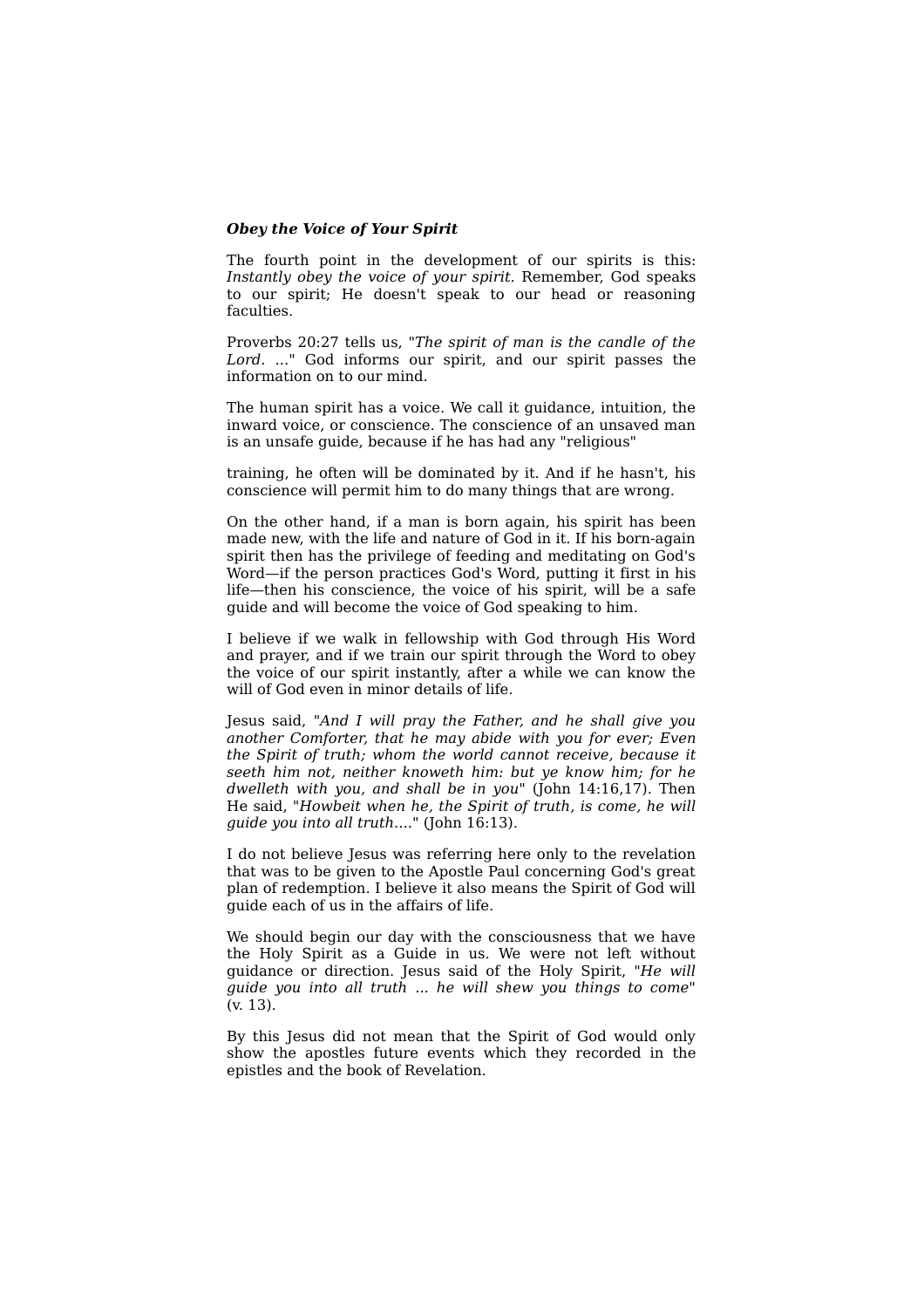Certainly that was a part of it, but I believe this verse also means that the Spirit of God will show us things to come in our personal lives. He will show us these things in the future so we can be ready for them; we won't be caught unawares.

He also will show us some things we can change. For example, God, through His Spirit, told the prophet Isaiah to say to King Hezekiah, "... *Set thine house in order; for thou shalt die, and not live" (2* Kings 20:1). Under those circumstances—the way things were then—Hezekiah was going to die.

But after Isaiah left Hezekiah's bedchamber, the king turned his face to the wall, wept, repented, and prayed. Before Isaiah got out of the courtyard, God told him to return to Hezekiah with a further prophetic message, saying, "... *Thus saith the Lord, the God of David thy father, I have heard thy prayer, I have seen thy tears: behold, I will heal thee... I will add unto thy days fifteen years.*.." (2 Kings 20:5,6).

We can see here that God sometimes will show us things that can be changed by changing our attitudes or by prayer. He may show us things about ourselves or our loved ones that can be changed. However, there are some things we cannot change.

They will come in the future, and we can be prepared for them.

I appreciate so much this wonderful Guide, the Holy Spirit, who is dwelling in our spirit to guide us and show us things to come.

Since I was filled with the Spirit many years ago, no death has occurred in my family that I haven't known about—sometimes as far as two years in advance. (When we know in advance that our loved ones are going to die, we can do a great deal to get them ready and to make the necessary preparations.) In some instances, I have been able to reverse the situation, and those relatives are still alive today; otherwise, they would be dead.

Because of this work of the Holy Spirit in our lives, we are not left alone in this world. Jesus, speaking to His disciples, said, "... *It is expedient for you that I go away: for if I go not away, the Comforter will not come unto you* ...." (John 16:7).

Jesus promised, *"And I will pray the Father, and he shall give you another Comforter, that he may abide with you for ever; Even the Spirit of truth; whom the world cannot receive, because it seeth him not, neither knoweth him: but ye know him; for he dwelleth with you, and shall be in you. I will not leave you comfortless* . . . ." (John 14:16-18).

*The Amplified Bible* reads, "I will not leave you orphans comfortless, desolate, bereaved, forlorn, helpless—I will come [back] to you."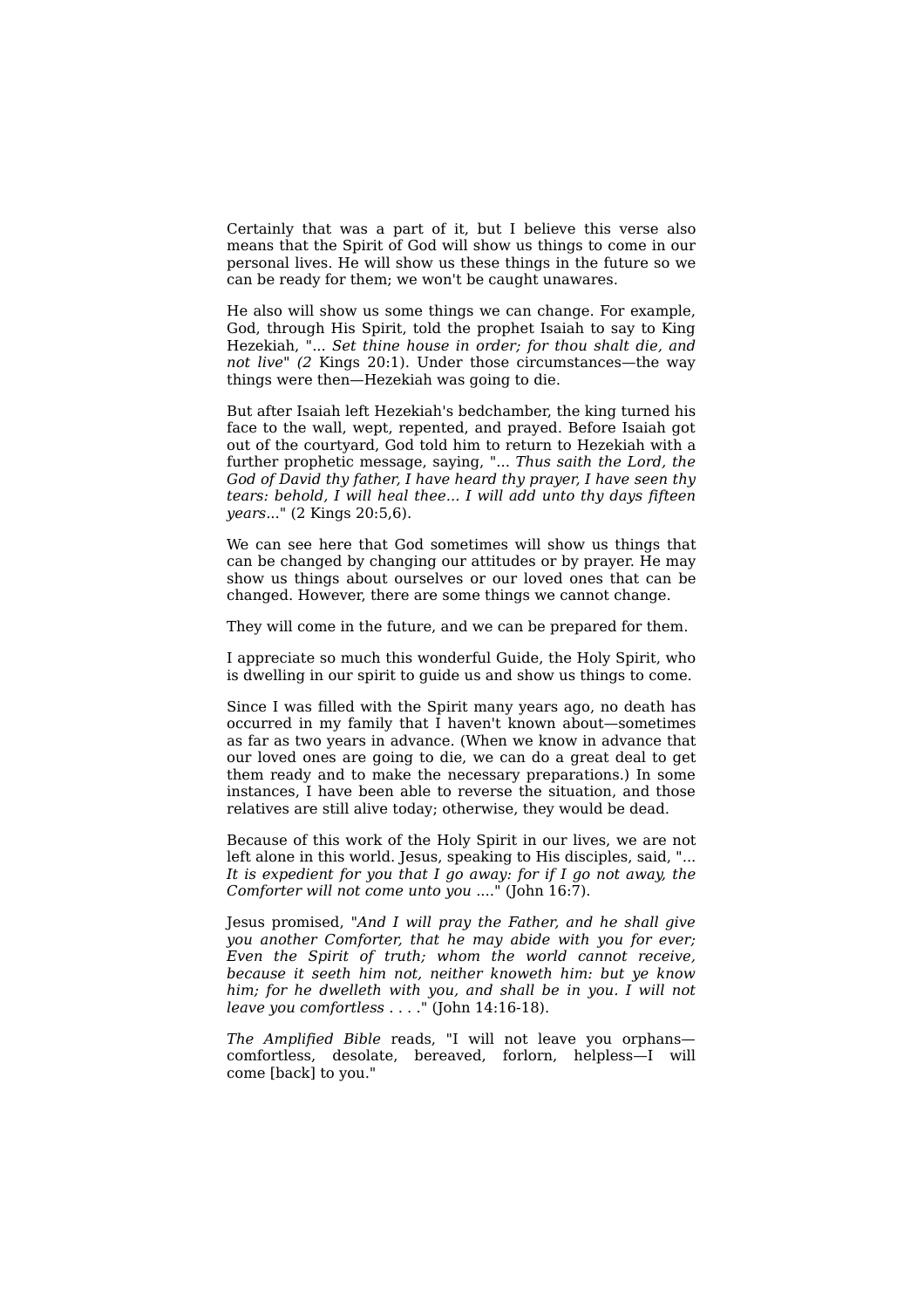We do not need to feel like orphans in this world. There is no need for us to be desolate or forlorn. We can know the strength of God's Spirit in our spirit. We can have the power of God in our lives. We can rise up like a strong man and do the works of God.

As we put the enemy to flight, the powers of darkness will flee before us. Even the devil will run from us. When he sees us coming, he will flee in the other direction, because we are God's man of power.

Get thrilled with the Word of God. Walk in the light of it. Claim what the Word promises and you will reap its benefits. When you become a doer of the Word, not a hearer only, you will become a recipient of all the provisions God has made for you in His Word.